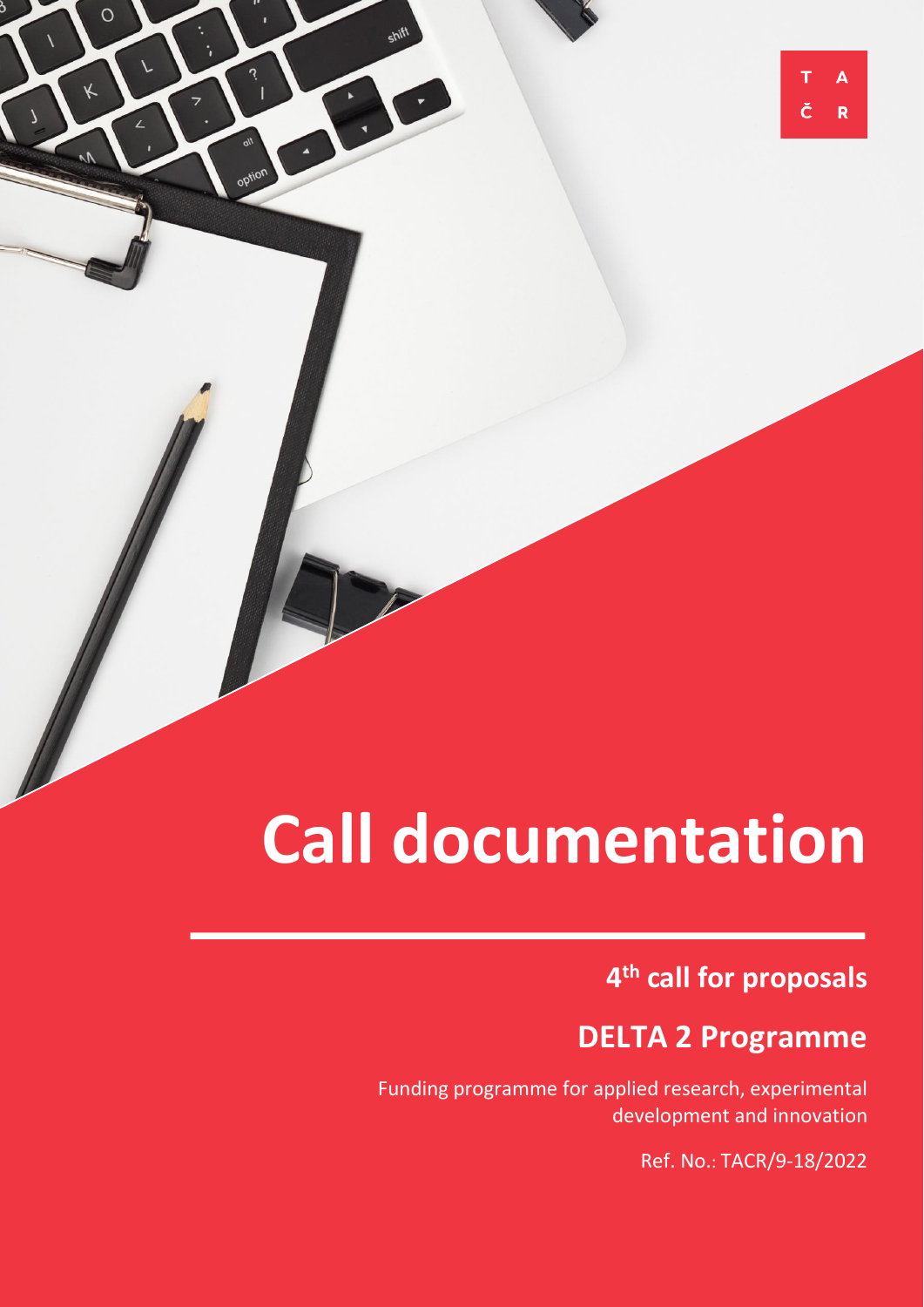## **The focus and conditions of the 4th call under the DELTA 2 Programme**

### **What is the focus of the call?**

- The call is aimed at supporting international cooperation in the field of applied research through joint projects of Czech entities supported by TA CR and foreign partners with expected support of foreign institutions (hereinafter referred to as "foreign organisations"). Its main objective is to increase the quantity of outputs and results in areas that are promising for the future of the participating countries.
- The objective of the call is also to promote the transfer of international knowledge, share good practice and facilitate the penetration of foreign markets.
- At least one foreign applicant from the location where the partner foreign organisation is based must participate in the project together with a Czech applicant. The full list of foreign organisations, the conditions of their call and contact details are given in [Annex No. 1 to the Call Documentation.](https://www.tacr.cz/wp-content/uploads/documents/2022/05/17/1652805973_Annex%20No.%201%20-%20Specific%20conditions%20of%20individual%20foreign%20organizations.pdf)
- The foreign partner must submit a complementary project proposal to one of the listed foreign organisations. The project proposal of the applicants on the Czech side will be funded by TA CR only if the complementary project proposal of the foreign partners is at the same time approved by the foreign organisation.
- TA CR provides funding only to the Czech part of the consortium. Foreign participants are financed from foreign sources.
- More detailed information on the specific conditions of international cooperation is provided in Chapter 3.2 International Cooperation.
- The programme does not have a thematic focus, the selection of topics is determined with each foreign organisation separately and reflects the priority areas of applied research of the participating organisations.
- The project proposal shall be submitted in English.

### **Who can apply for funding?**

Entities with a foreseen cooperation with a foreign partner, which may apply as:

- Research organisation;
- Enterprise.
- ☝ Applicants (regardless of their legal form) can choose the **"enterprise" type of applicant** (e.g. non-profit organisations, associations, contributory organisations, organisational units of the state, local/regional authorities).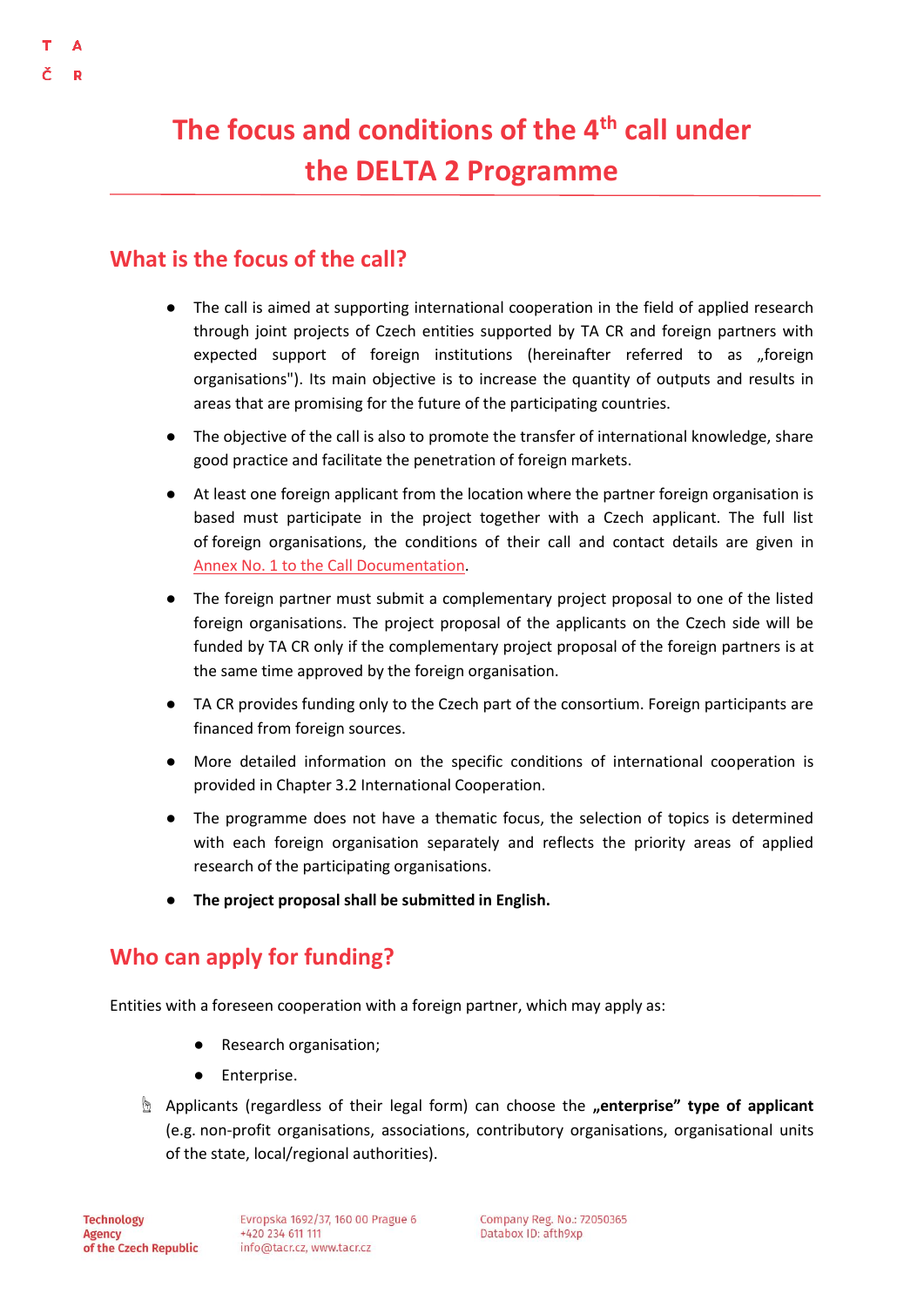### **Important dates**

**Call is open for submissions:** from 19. 5. 2022 until 13. 7. 2022

**Announcement of results:** 30. 11. 2022

**Start of project implementation:** January 2023–March 2023

**Project duration:** 12–36 months

### **Maximum amount of funding and funding rate**

**Maximum amount of funding per project:** unlimited

**Maximum funding rate per project:** 74 %

**Questions** about the call can be submitted via the [Helpdesk.](https://helpdesk.tacr.cz/) You can use regional consultants at [contact points](https://www.tacr.cz/o-nas/regionalni-kontaktni-mista/) for a personal or telephone consultation.

Company Reg. No.: 72050365 Databox ID: afth9xp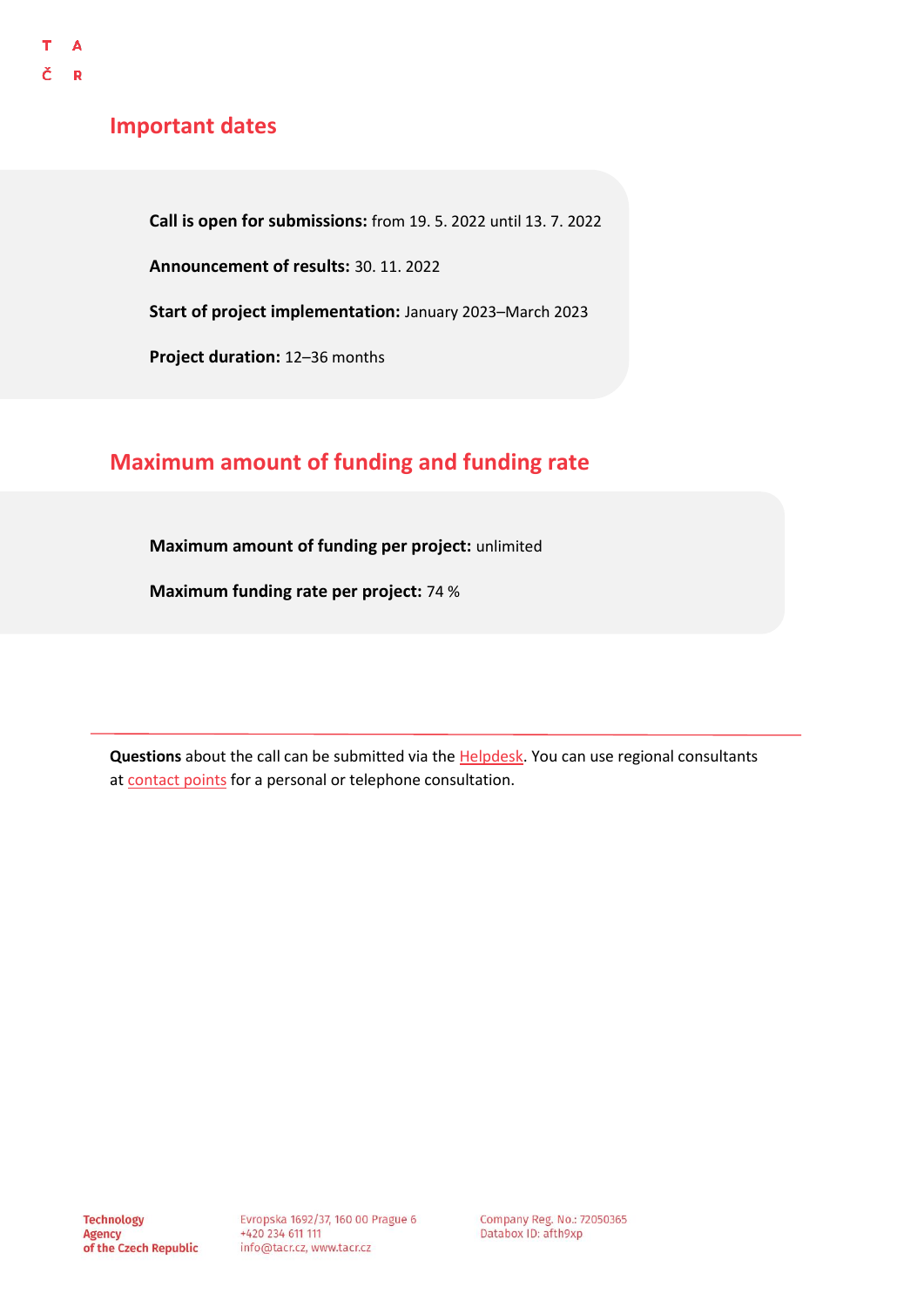## **Table of contents**

 $\bar{\mathbf{T}}$  $\overline{\mathbf{A}}$ 

Č  $\bar{\mathbf{R}}$ 

| 1            |              |    |  |  |  |
|--------------|--------------|----|--|--|--|
| $\mathbf{2}$ |              |    |  |  |  |
| 3            |              |    |  |  |  |
|              | 3.1          |    |  |  |  |
|              | 3.2          |    |  |  |  |
|              | 3.3          |    |  |  |  |
|              | 3.4          |    |  |  |  |
|              | 3.5          |    |  |  |  |
|              | 3.6          |    |  |  |  |
|              | 3.7          |    |  |  |  |
| 4            |              |    |  |  |  |
|              | 4.1          |    |  |  |  |
|              |              |    |  |  |  |
|              | 4.2          |    |  |  |  |
| 5            |              |    |  |  |  |
|              | 5.1          |    |  |  |  |
|              | 5.2          |    |  |  |  |
|              | 5.3          |    |  |  |  |
|              | 5.4          |    |  |  |  |
| 6            |              |    |  |  |  |
|              | 6.1          |    |  |  |  |
|              | 6.2          |    |  |  |  |
|              | 6.3          |    |  |  |  |
|              | $\mathbf{z}$ | 17 |  |  |  |
|              | 7.1          |    |  |  |  |
|              | 7.2          |    |  |  |  |
| 8            |              |    |  |  |  |
|              | 8.1          |    |  |  |  |
|              | 8.2          |    |  |  |  |
|              | 8.3          |    |  |  |  |
|              | 8.4          |    |  |  |  |
|              | 8.5          |    |  |  |  |
|              | 8.6          |    |  |  |  |
|              | 8.7          |    |  |  |  |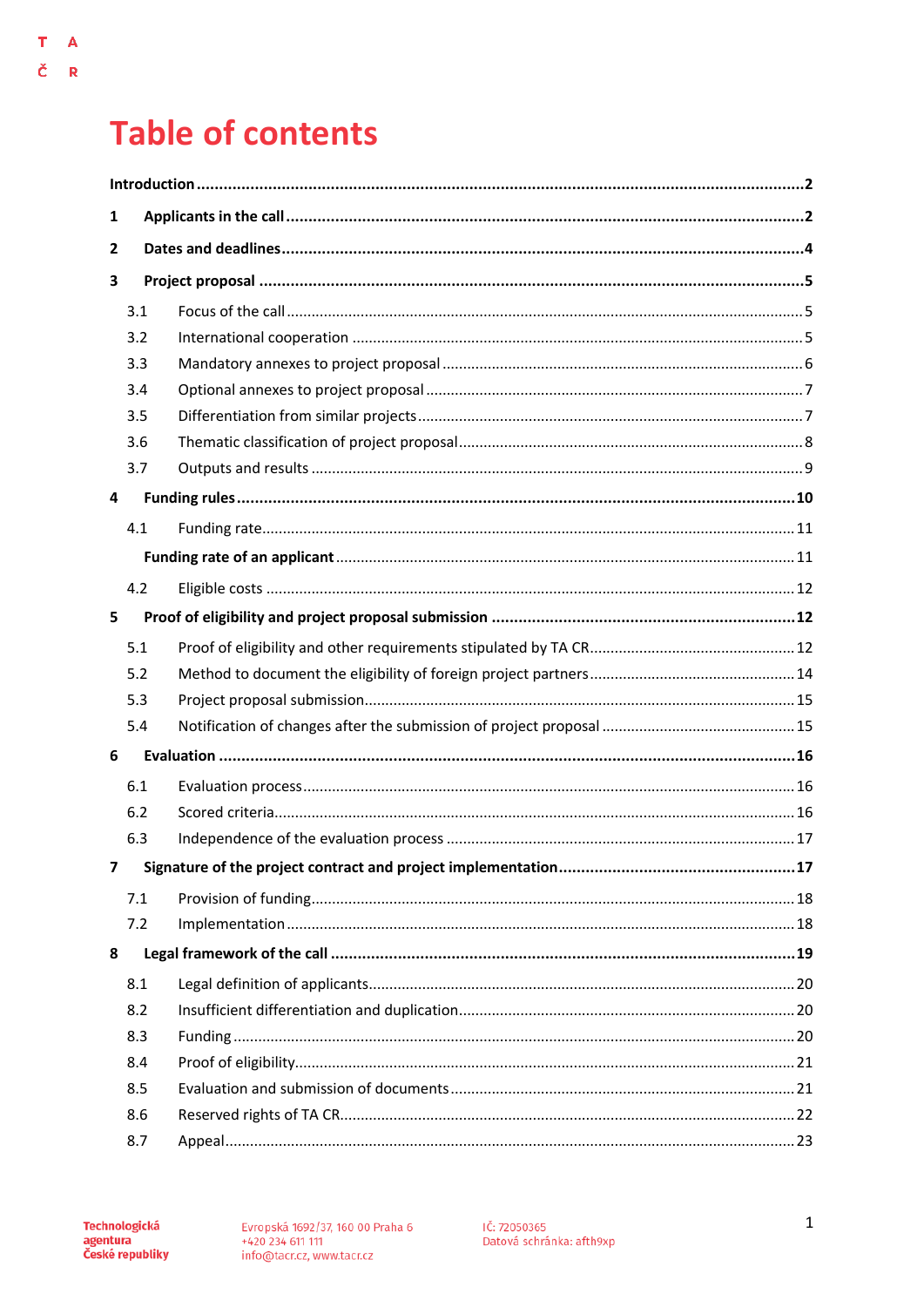## <span id="page-4-0"></span>**Introduction**

D

For this call, the call documentation is published in Czech and English. In case of divergence between the language versions, the Czech version shall prevail.

Before submitting a project proposal, the Technology Agency of the Czech Republic (hereinafter TA CR) recommends that applicants become familiar with the following important references and terms that are directly related to the call:

- [General terms and conditions of TA CR](https://www.tacr.cz/wp-content/uploads/documents/2022/05/17/1652806207_V%C5%A1eobecn%C3%A9%20podm%C3%ADnky%20(verze%20%C4%8D.%207).pdf) (version 7), which lay down all the rights and obligations of beneficiaries, including the definition of important terms. Furthermore, individual cost categories are described in more detail here;
- [Frascati manual,](https://www.tacr.cz/dokums_raw/novinky/170404_FRASCATI%20pdf_final_ke%20koment%C3%A1%C5%99%C5%AFm.pdf) which describes the specifics of research and development projects, defines important terms and should also serve as a guide for classifying research activities into the right categories (industrial research and experimental development);
- Information system of the Technology Agency of the Czech Republic (hereinafter "[ISTA](https://ista.tacr.cz/)") which is used to submit project proposals.

The icon in front of the text serves as a hyperlink to the legal framework (Chapter 8). Clicking on this §. icon will take you to the relevant part of the legal framework.

## <span id="page-4-1"></span>**1 Applicants in the call**

#### **The main applicant may:**

- be only an **enterprise** that has its registered office, establishment or branch in the Czech Republic;
- implement the project independently or in cooperation with other partners;
- submit an unlimited number of project proposals (in order for a project proposal to be funded, it must meet the conditions set out in Chapter 3.3 Differentiation from similar projects).

**Other project partner** may be an entity domiciled in a Member State of the European Union (including the Czech Republic), in another state constituting the European Economic Area or in the Swiss Confederation.

To determine the maximum funding rate**, each applicant** (main applicant, other project partners) Ş. must classify itself as one of the following **types of applicants**:

- **research organisation**;
- enterprise small, medium-sized, large.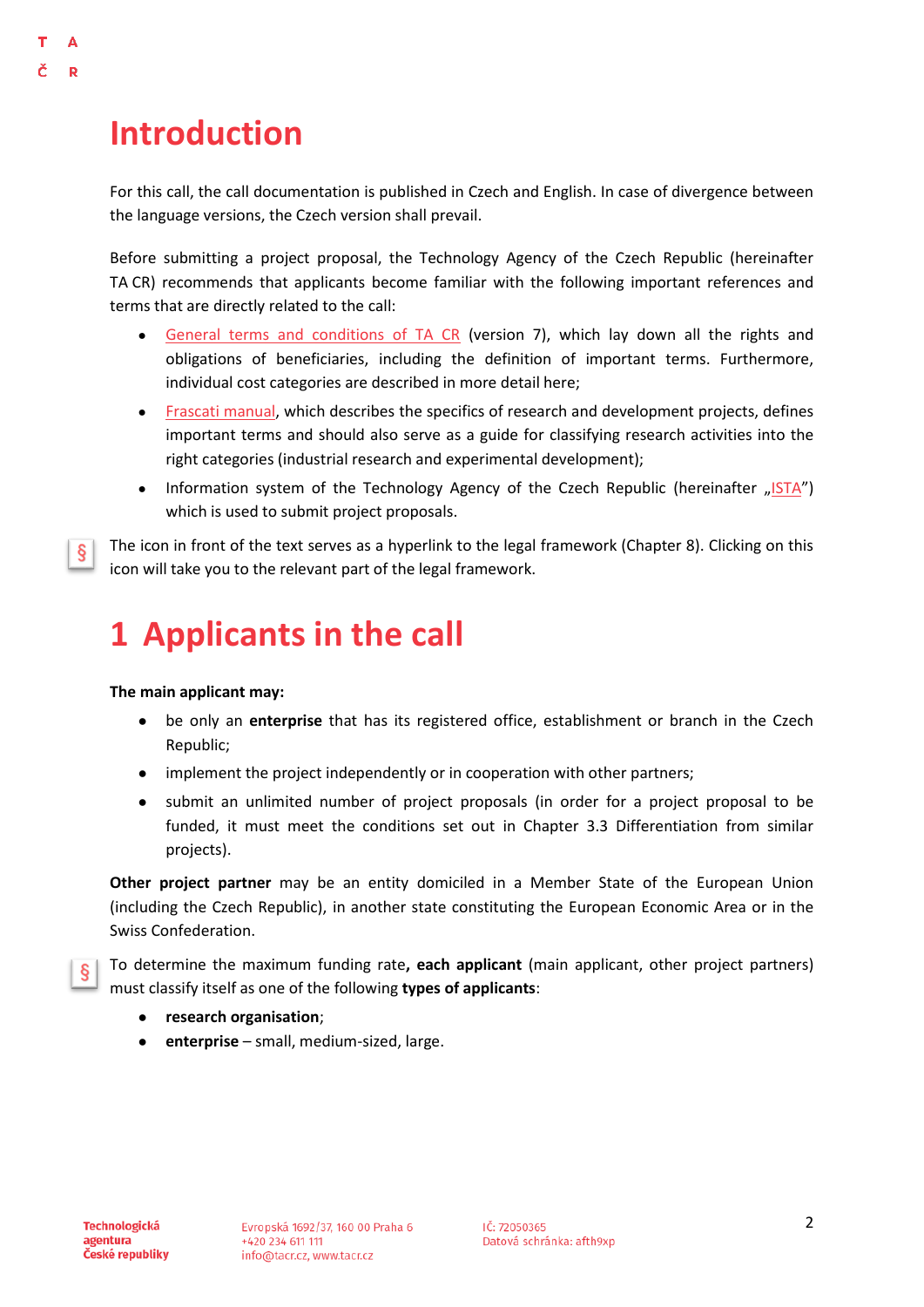#### Ŧ Δ

 $\mathbf R$ 

### **Foreign partner:**

- there must be at least one foreign partner from the locations listed in the table below and at the same time in Annex 1 to the Call documentation, supported by the relevant foreign organisation;
- according to definitions, it is not **other project partner**;
- may be related to the Czech applicant as a partner or linked enterprise within the meaning of Annex I to the Regulation only if this is permitted by the foreign partner organisation (see Annex 1 to the Call Documentation);
	- if the Czech applicant and the foreign partner are in a relationship that would meet the definition of a partner or linked enterprise within the meaning of Annex I to the Regulation, one of the Czech applicants must also be an enterprise that does not meet the definition in relation to the foreign partner. The main applicant confirms compliance with this condition by sending a [Sworn](https://www.tacr.cz/wp-content/uploads/documents/2022/05/17/1652806487_%C4%8Cestn%C3%A9%20prohl%C3%A1%C5%A1en%C3%AD%20o%20slo%C5%BEen%C3%AD%20konsorcia.docx)  [statement on the consortium composition](https://www.tacr.cz/wp-content/uploads/documents/2022/05/17/1652806487_%C4%8Cestn%C3%A9%20prohl%C3%A1%C5%A1en%C3%AD%20o%20slo%C5%BEen%C3%AD%20konsorcia.docx) (for more details see Chapter 5.1 Demonstration of eligibility).

| <b>Locality</b>                         | Foreign partner agency                                           | <b>Abbreviation</b> |
|-----------------------------------------|------------------------------------------------------------------|---------------------|
| <b>Federative Republic</b><br>of Brazil | Brazilian Agency for Research and Industrial Innovation          | <b>EMBRAPII</b>     |
| <b>Federative Republic</b><br>of Brazil | National Service for Industrial Training                         | <b>SENAI</b>        |
| Zhejiang                                | Zhejiang Science and Technology Department                       | <b>ZSTD</b>         |
| Republic of Korea                       | Korea Institute for Advancement of Technology                    | <b>KIAT</b>         |
| Republic of Korea                       | Korea Institute of Energy Technology Evaluation<br>and Planning  | <b>KETEP</b>        |
| Federal Republic of<br>Nigeria          | National Agency for Science and Engineering<br>Infrastructure    | <b>NASENI</b>       |
| Québec                                  | Consortium for Research and Innovation in Aerospace<br>in Québec | <b>CRIAQ</b>        |
| United States of<br>America             | Department of Energy of the United States of America             | <b>DOE</b>          |
| State of Israel                         | <b>Israel Innovation Authority</b>                               | <b>IIA</b>          |
| Taiwan                                  | Ministry of Economic Affairs                                     | <b>MoEA</b>         |
| Taiwan                                  | Ministry of Science and Technology                               | <b>MoST</b>         |
| Jiangsu                                 | Jiangsu Provincial Department of Science and<br>Technology       | <b>JSTD</b>         |

**Technologická** agentura České republiky

Evropská 1692/37, 160 00 Praha 6 +420 234 611 111 info@tacr.cz, www.tacr.cz

IČ: 72050365 Datová schránka: afth9xp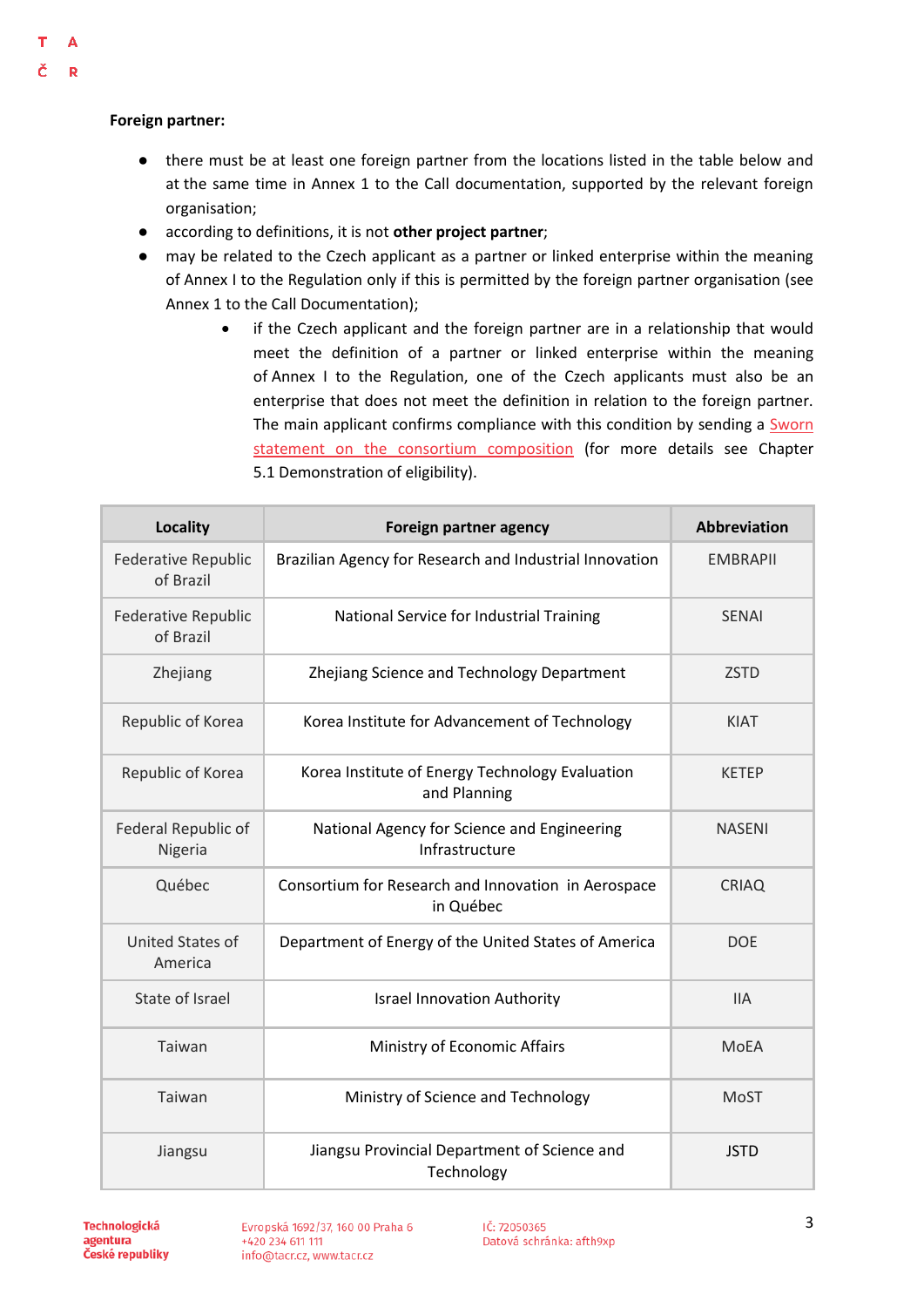Applicants (regardless of their legal form) can choose the **"enterprise" type of applicant** (e.g. nonprofit organizations, associations, contributory organisations, organisational units of the state, local/regional authorities) in ISTA.

In accordance with the definitions, foreign partners do not constitute other participants in the call.

## <span id="page-6-0"></span>**2 Dates and deadlines**

### **Dates and deadlines related to the project proposal submission and to the proof of eligibility**

| <b>Call opening</b><br>(from this time onwards, project proposals can be filled in<br>and submitted in ISTA)                                                  | 19.5.2022 at 9:00 a.m.       |  |
|---------------------------------------------------------------------------------------------------------------------------------------------------------------|------------------------------|--|
| <b>Call deadline</b><br>(deadline for the submission of project proposals through<br>ISTA)                                                                    | 13. 7. 2022 at 16:29:59 p.m. |  |
| Deadline for sending a confirmation of submission of an<br>electronic project proposal from the data box of the main<br>applicant to the TA CR data box       |                              |  |
| Deadline for the receipt of proof of eligibility documents<br>(except for documents which constitute a part of the<br>project proposal) in the TA CR data box | 13. 7. 2022 at 23:59:59 p.m. |  |

TA CR shall **publish the results of the call at the latest on 30. 11. 2022** at the website [www.tacr.cz.](http://www.tacr.cz/) Subsequently, TA CR shall send the **Decision on the results of the call for proposals** to the main applicant through the data box.

### **Dates and deadlines related to project implementation**

| Start of the project            | January 2023 - March 2023 |
|---------------------------------|---------------------------|
| <b>Project duration</b>         | $12 - 36$ months          |
| Deadline for project completion | December 2025             |

Technologická agentura České republiky

Evropská 1692/37, 160 00 Praha 6 +420 234 611 111 info@tacr.cz, www.tacr.cz

IČ: 72050365 Datová schránka: afth9xp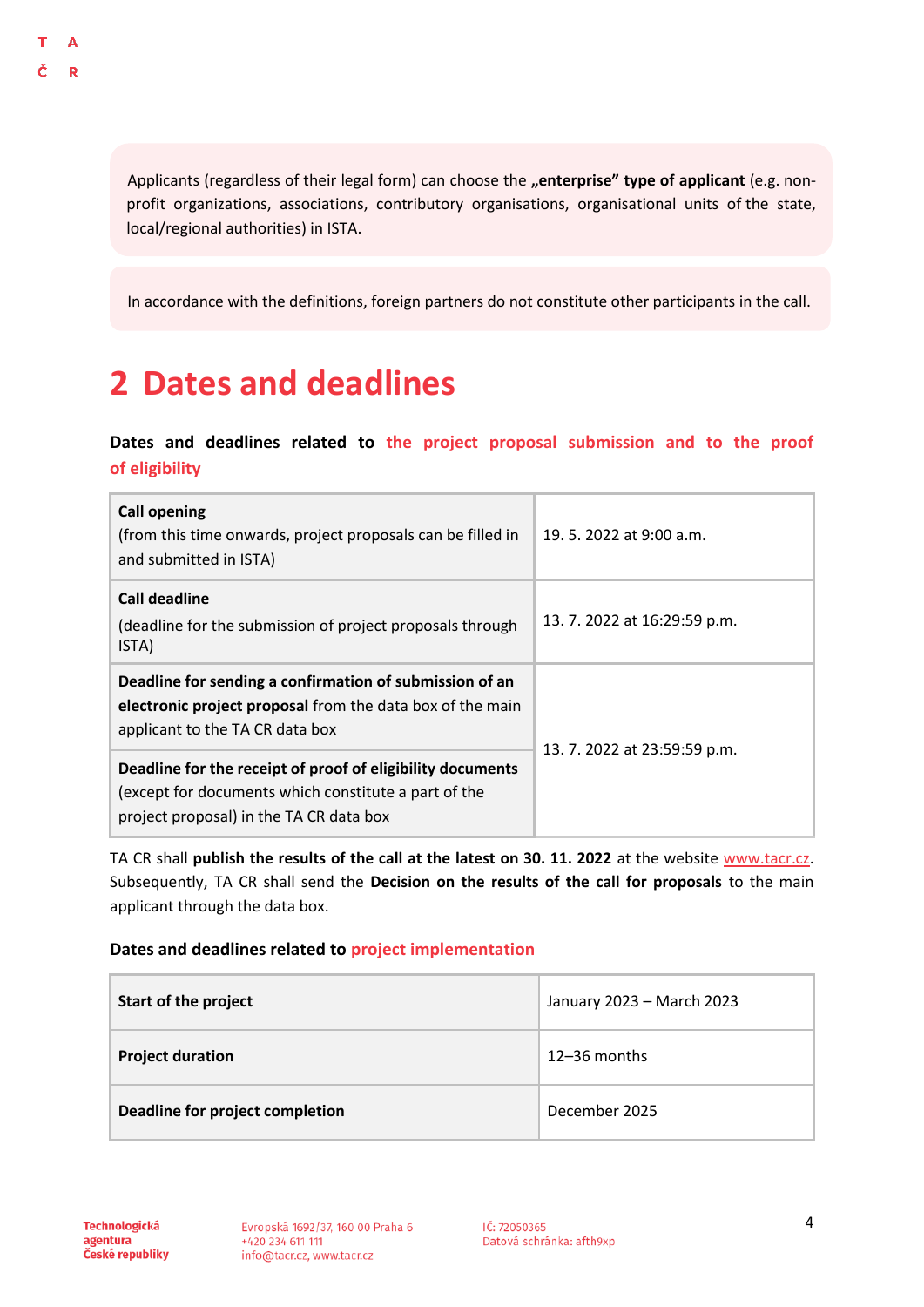## <span id="page-7-0"></span>**3 Project proposal**

 $\Delta$  $\mathbf{D}$ 

> **The project proposal** is an application for funding, which applicants submit through ISTA. Applicants must include in the project proposal all the information that is necessary for its evaluation (directly in the boxes provided in ISTA or in the annexes to the project proposal). If TA CR decides to support the project proposal and a project contract is signed<sup>1</sup>, the project proposal becomes a project.

#### **The project proposal shall be submitted in English.**

All information provided in the project proposal must correspond to the facts as of the date of the project proposal submission.

### <span id="page-7-1"></span>3.1 Focus of the call

The call is aimed at supporting international cooperation in the field of applied research through joint projects of Czech entities supported by TA CR and foreign partners with expected support of foreign organisations.

The objective of the call is to increase the number of specific outputs/results of applied research. These outputs/results will be successfully introduced into practice, thus strengthening the competitiveness of the participating enterprises and research organisations. Bilateral cooperation will improve the access of teams from the Czech Republic to international knowledge, know-how and foreign research capacities and facilitate the entry to foreign markets. The synergistic effect is also the transfer of "best practice" from abroad to the Czech Republic.

The call will support joint projects of applicants from the Czech Republic and applicants from abroad. Funding will be provided to projects aimed at acquiring new knowledge and skills for the development of new or substantially improved products, processes or services, and for a new product, process or service. The selected projects must respond to the current or future needs of the countries concerned. Therefore, the call is not specifically thematically focused by the TA CR, the selection of topics is determined with each foreign organization separately and reflects the priority areas of applied research of the participating countries and regions.

## <span id="page-7-2"></span>3.2 International cooperation

The following points provide key information and conditions for participation in the  $4<sup>th</sup>$  call of the DELTA 2 programme:

● The participation of a foreign partner in the project is a prerequisite. The full list of localities and foreign organisations, their conditions for project proposals of foreign partners and contact details are given in [Annex No. 1 to the Call Documentation.](https://www.tacr.cz/wp-content/uploads/documents/2022/05/17/1652805973_Annex%20No.%201%20-%20Specific%20conditions%20of%20individual%20foreign%20organizations.pdf)

 $\overline{a}$ 

<sup>1</sup>Where the call documentation refers to a **project contract**, this includes also a **decision on the provision of funding** which the TA CR issues only if the applicant is an organizational unit of the state or an organizational unit of a Ministry engaged in research and development.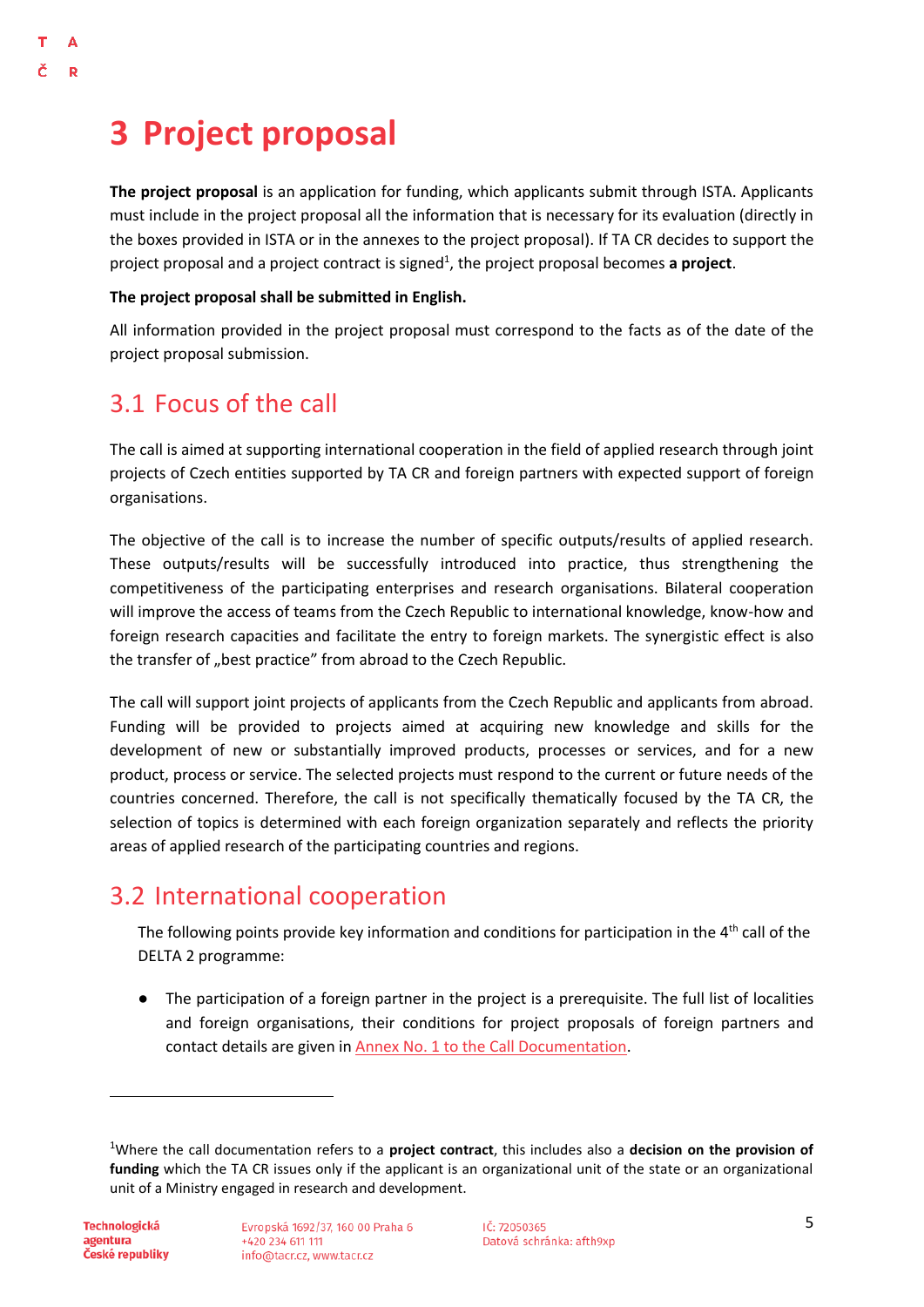- Under the call, only bilateral cooperation is allowed, where the project is supported simultaneously by TA CR and by one of the foreign organisations from the list in Chapter 1 of the Call Documentation. The foreign partner(s) participate(s) in the project without being eligible for funding from the DELTA 2 programme.
- The foreign partner must submit a complementary project proposal to one of the listed foreign organisations. Within the call, its/their participation in the project is specified in the project proposal and confirmed in the Common Proposal.
- $\bullet$  A project proposal may be accepted into the  $4<sup>th</sup>$  call for proposals under the DELTA 2 programme only if it is accepted into a call for proposals launched by a foreign organisation (hereinafter referred to as the call) or a similar project selection mechanism.
- The main applicant and other project partners whose project proposal will be proposed for funding (hereinafter referred to as beneficiaries) on the Czech side will be funded by TA CR provided that the project proposals of foreign partners are approved by the foreign organisations listed in Chapter 1 of the Call Documentation.
- The cooperation of TA CR with foreign organisations listed in Annex No. 1 to the Call [Documentation](https://www.tacr.cz/wp-content/uploads/documents/2022/05/17/1652805973_Annex%20No.%201%20-%20Specific%20conditions%20of%20individual%20foreign%20organizations.pdf) does not in itself oblige the foreign organisation to provide support to the foreign partner.
- Unless otherwise specified in the terms and conditions of foreign organisations (e.g. due to different mandatory duration of the project for the foreign partner), there is an obligation to cooperate with the foreign partner on the project for the entire duration of the project.

## <span id="page-8-0"></span>3.3 Mandatory annexes to project proposal

Applicants shall enclose to their project proposal a mandatory annex called **Common proposal**. This form has the following elements:

- It is a form to be submitted by the main applicant to TA CR and by the foreign partner to the relevant foreign organisation.
- It is a confirmation of the commitment of the foreign partner(s) to participate in the project and a summary of basic information about the part of the project proposal to be addressed by the foreign partner(s), including the expected financing of the foreign part of the project (whether in the form of funding from a foreign organisation or otherwise).
- Applicants shall complete the Common Proposal in accordance with the conditions of the relevant foreign organisation (as per [Annex No. 1 to the Call Documentation\)](https://www.tacr.cz/wp-content/uploads/documents/2022/05/17/1652805973_Annex%20No.%201%20-%20Specific%20conditions%20of%20individual%20foreign%20organizations.pdf).
- The Common proposal must be completed in English and signed by all statutory representatives on both the Czech and foreign sides. An exception is made for project proposals submitted in collaboration with foreign participants from the Canadian province of Québec (CRIAQ foreign organisation), where only the main applicant, and not the other partners, signs on the Canadian side.

D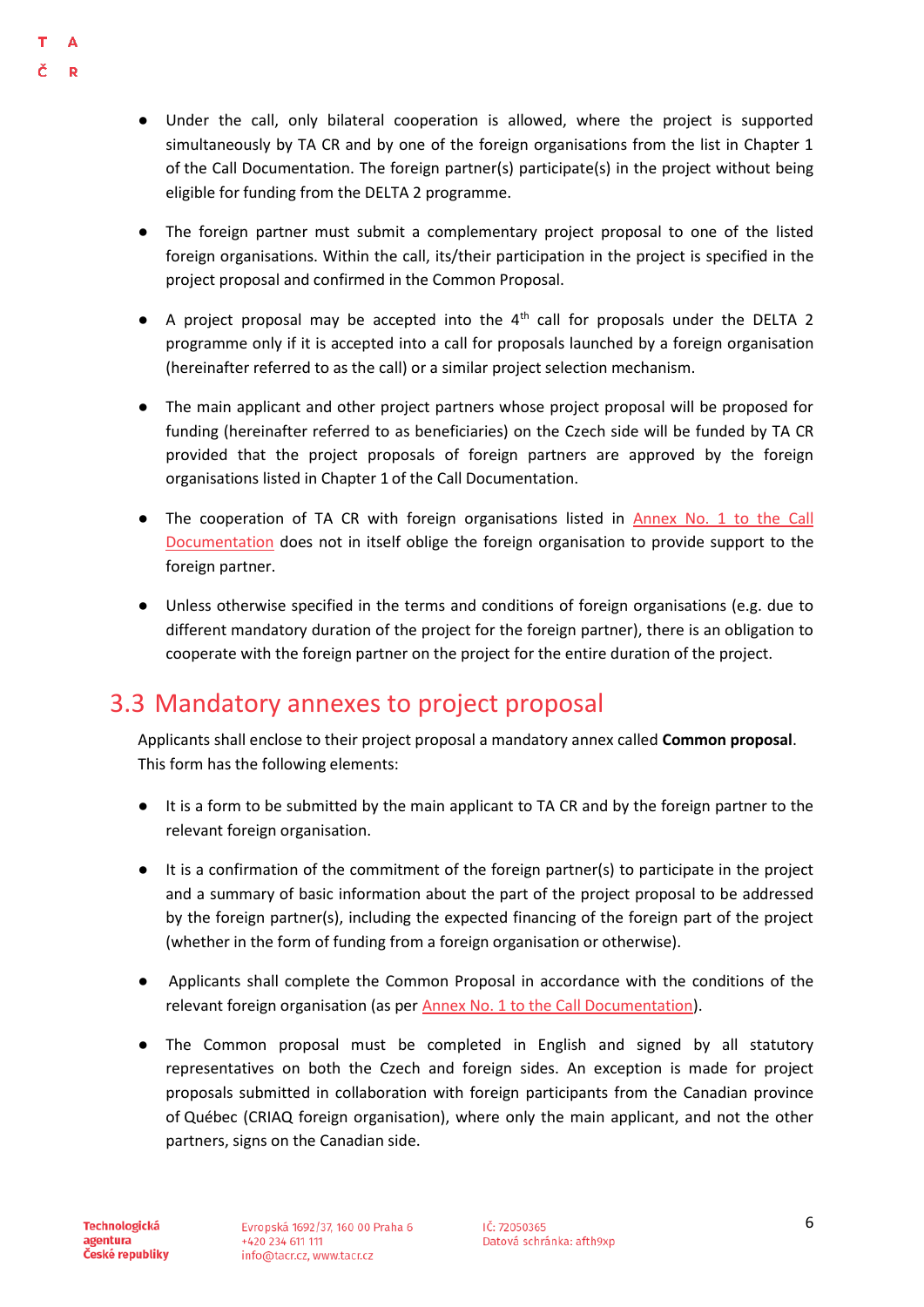- D
- The Common Proposal forms are included among the documents associated with the launch of the 4th call for proposals under the DELTA 2 programme.

In the event that the Common proposal is signed by a person other than the statutory representative, the signer shall provide an attachment with an official statement proving they have been given the right to sign documents on behalf of the statutory representative.

## <span id="page-9-0"></span>3.4 Optional annexes to project proposal

Applicants may enclose to their project proposal the following optional annexes:

- **[Pre-existent knowledge form](https://www.tacr.cz/wp-content/uploads/documents/2022/05/17/1652807569_Form%20Pre-existent%20knowledge.docx)** (knowledge before the start of the project) which has the following elements:
	- $\circ$  it defines the inputs contributed to the project by the applicants, e.g. assets, knowledge, know-how, which will help prevent possible future disputes;
	- o its aim is to ensure the protection of the intellectual property brought into the project.
- **Market research**, the aim of which is to describe the commercial prerequisites, the expected economic benefits, and the marketability of the research outputs/results, which has the following elements:
	- $\circ$  the life cycle in the given sector, the size of the market share, a brief description of the competition (competing solutions) or the identification of the segment and an estimate of the number of potential customers.
	- $\circ$  If demand is established by means of a survey, the sample on which the survey was carried out must be clearly described. If the market research is based on publicly available information, the sources must be indicated.

## <span id="page-9-1"></span>3.5 Differentiation from similar projects

The Technology Agency of the Czech Republic only supports project proposals, the content of which  $\delta$ or its part has not been in the past and is not currently being addressed within another own project of the applicant<sup>2</sup>. Double funding is not allowed.

Applicant are obliged to indicate (especially where there are identical key persons in research teams, and the same fields are being addressed) their own:

**.** 

<sup>2</sup> **Own projects** mean all projects to any provider of public funding, involving an entity with the same ID number, regardless of whether it is the main applicant or other project partner.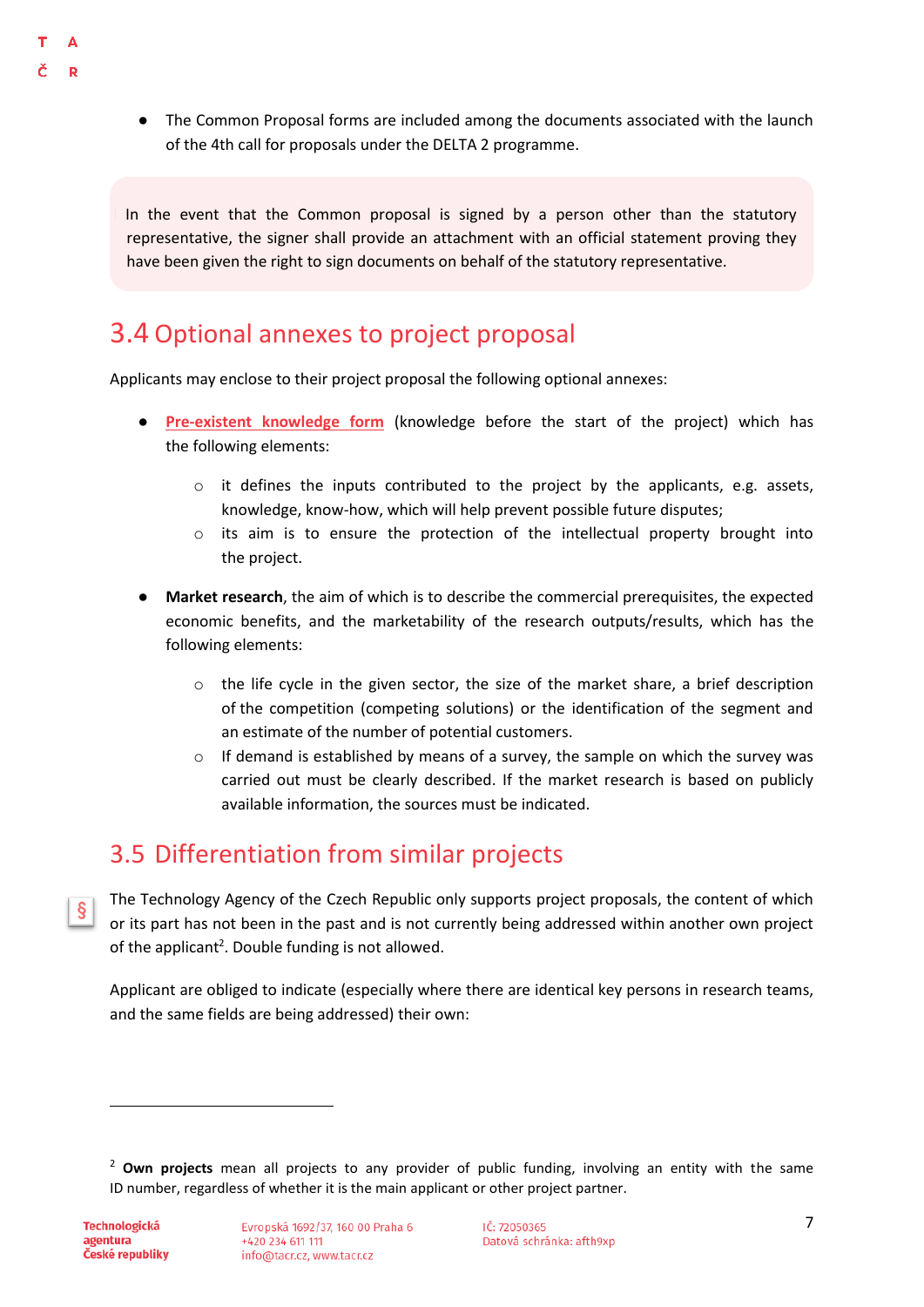- **completed projects**, if the planned outputs/results constitute their follow-up and to describe this link;
- **currently running related projects** and to describe the differences between those projects and the project proposal submitted to this call;
- **project proposals submitted simultaneously to this or other calls**, where the simultaneous selection for funding **would not lead** to double funding. In that case, differences between those projects need to be described;
- **project proposals submitted simultaneously to this or other calls**, where the simultaneous selection for funding would lead to double funding. In that case it must be stated that only one project contract will be concluded, and this commitment must be adhered to.

In case of non-compliance with the conditions described above, **the project proposal will not be funded** due to non-compliance with the conditions of the call documentation.

If there are no such projects from which you would need to differentiate your proposal, **please state this explicitly**.

Please indicate the **differentiation** from own projects in the field "Differentiation from similar projects and solutions" under the "Project presentation" tab. Novelty relative to other known solutions should be described in the field "State-of-the-art, novelty and research uncertainty" under the "Project presentation" tab.

To verify the completeness of the list of related projects and to demonstrate the novelty of the proposed Innovation, TA CR recommends to use [STARFOS,](https://starfos.tacr.cz/cs) a search tool for funded projects or the R&D Information System [\(IS VaVaI\)](https://www.isvavai.cz/).

## <span id="page-10-0"></span>3.6 Thematic classification of project proposal

The classification of a project proposal in a correct category serves for statistical and analytical purposes and for the evaluation of public spending in the area of science, research and innovation. The classification is a mandatory step in the proposal submission process. The correct classification of the project proposal also has an impact on the correctness of the evaluation process. The objectives and fields that can be selected for the classification (defined according to the focus of the programme) are listed in the references provided below or in the help function in ISTA.

All the following details are entered in ISTA in Chapter 3. PROJECT INTRODUCTION, in the **Definition of the project** tab:

- objectives of National priorities of oriented research, experimental development and innovation (RDI priorities) – a list of objectives is given in the ISTA help system;
- fields according to Central Register of Projects (**CRP**) and according to Fields of Research and Development (**FORD**). The selected CRP and FORD fields should be in accordance;
- domains of research and innovation specialisation of the National Research and Innovation Strategy for Smart Specialization of the Czech Republic (**RIS3 strategy**).

**Technologická** agentura České republiky

D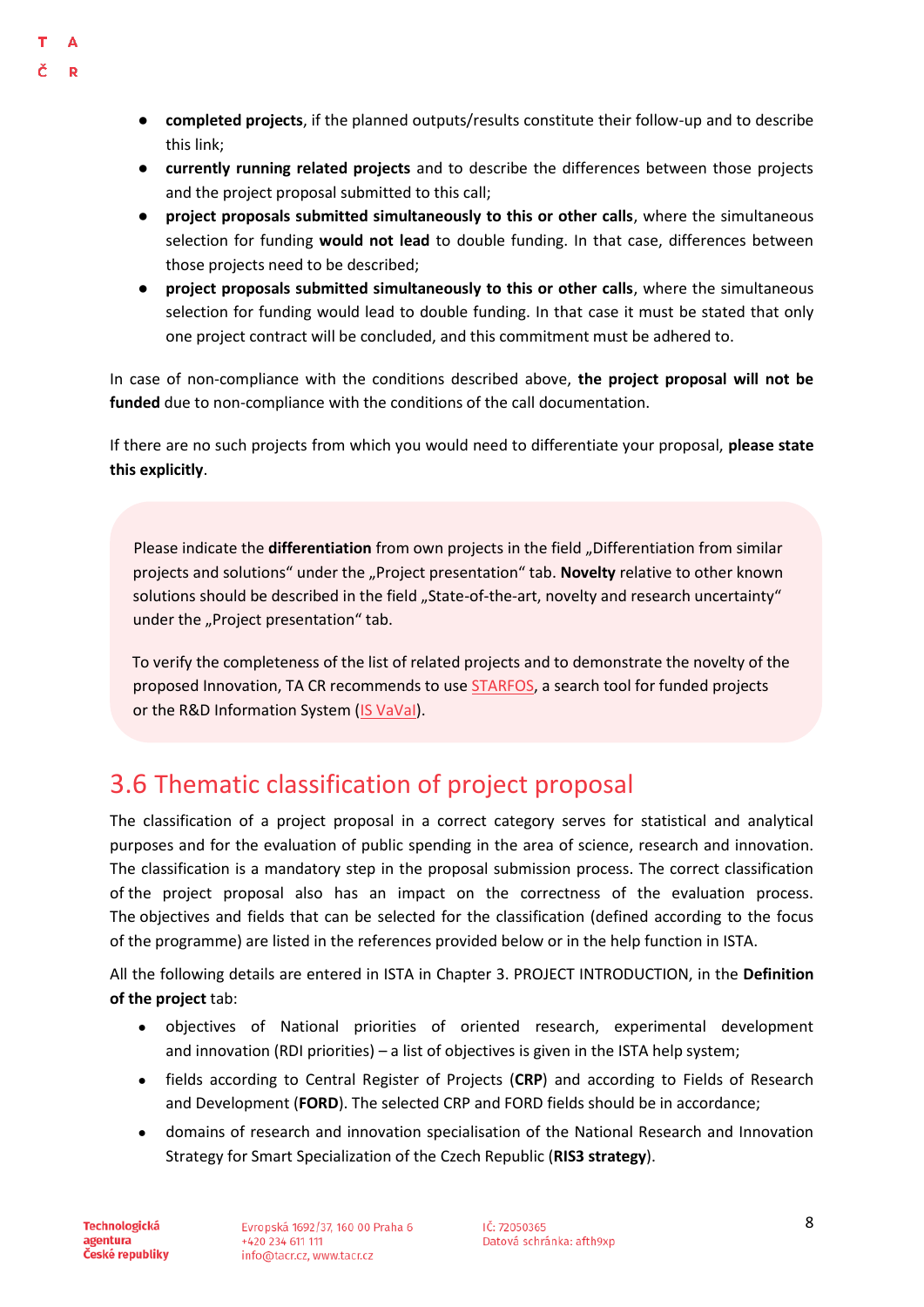## <span id="page-11-0"></span>3.7 Outputs and results

 $\mathbf{D}$ 

In this call, TA CR can only fund project proposals where **practical exploitation of outputs/results**  is expected. At least one **main output/result** must be chosen in each project proposal. The main outputs/results are generated into the binding parameters and thus constitute a part of the project contract. According to the General Terms and Conditions, all main outputs / results must be achieved by the time of the project completion.

Definitions and descriptions of individual types of results can be found in [Annex No. 4](https://www.vyzkum.cz/FrontClanek.aspx?idsekce=799796&ad=1&attid=847689) of the Methodology for the Evaluation of Research Organizations and Targeted Support Programmes for Research, Development and Innovation (hereinafter referred to as the "[Methodo](https://www.vyzkum.cz/FrontClanek.aspx?idsekce=799796&ad=1&attid=847689)logy").

#### **SUPPORTED TYPES OF RESULTS and their mandatory annexes:**

**Fprum -** industrial design;

**Fuzit -** utility model;

**Gprot -** prototype;

**Gfunk -** functional sample;

**Nlec -** medical procedure;

**Nmap -** specialized map;

**Npam -** preservation procedure;

**NmetA -** methodologies and procedures accredited by the authorised body;

**NmetC -** methodologies certified by the authorised body;

**NmetS -** methodologies approved by the competent state administration body for the matter in question - **[Form for the NmetS type of result](https://www.tacr.cz/wp-content/uploads/documents/2022/05/17/1652807658_Formul%C3%A1%C5%99%20pro%20druh%20v%C3%BDsledku%20NmetS%20-%20Form%20for%20result%20of%20the%20NmetS%20type.docx) is a mandatory annex**, the annex can be confirmed in Czech or English, but it must always be filled in in a second language;

#### **P -** patent **- patent search is a mandatory annex<sup>3</sup>** ;

**R -** software;

**S -** specialised public database;

**Zpolop -** pilot plan;

**Ztech -** verified technology;

**O -** other results**.**

**Technologická** agentura České republiky

<u>.</u>

Evropská 1692/37, 160 00 Praha 6 +420 234 611 111 info@tacr.cz, www.tacr.cz

IČ: 72050365 Datová schránka: afth9xp

<sup>3</sup> **Patent search** (state-of-the-art search, novelty search) – knowledge of the state-of-the-art and partly of the need for an innovative solution should be, among others, documented also by a state-of-the-art search, or product search and patent search (hereinafter referred to as "search"). The search can be performed either by any patent office (in the Czech Republic, the [Industrial Property Office\)](https://www.upv.cz/cs.html), a patent attorney or it is possible to use public databases (e.g. **EspaceNet**) and others.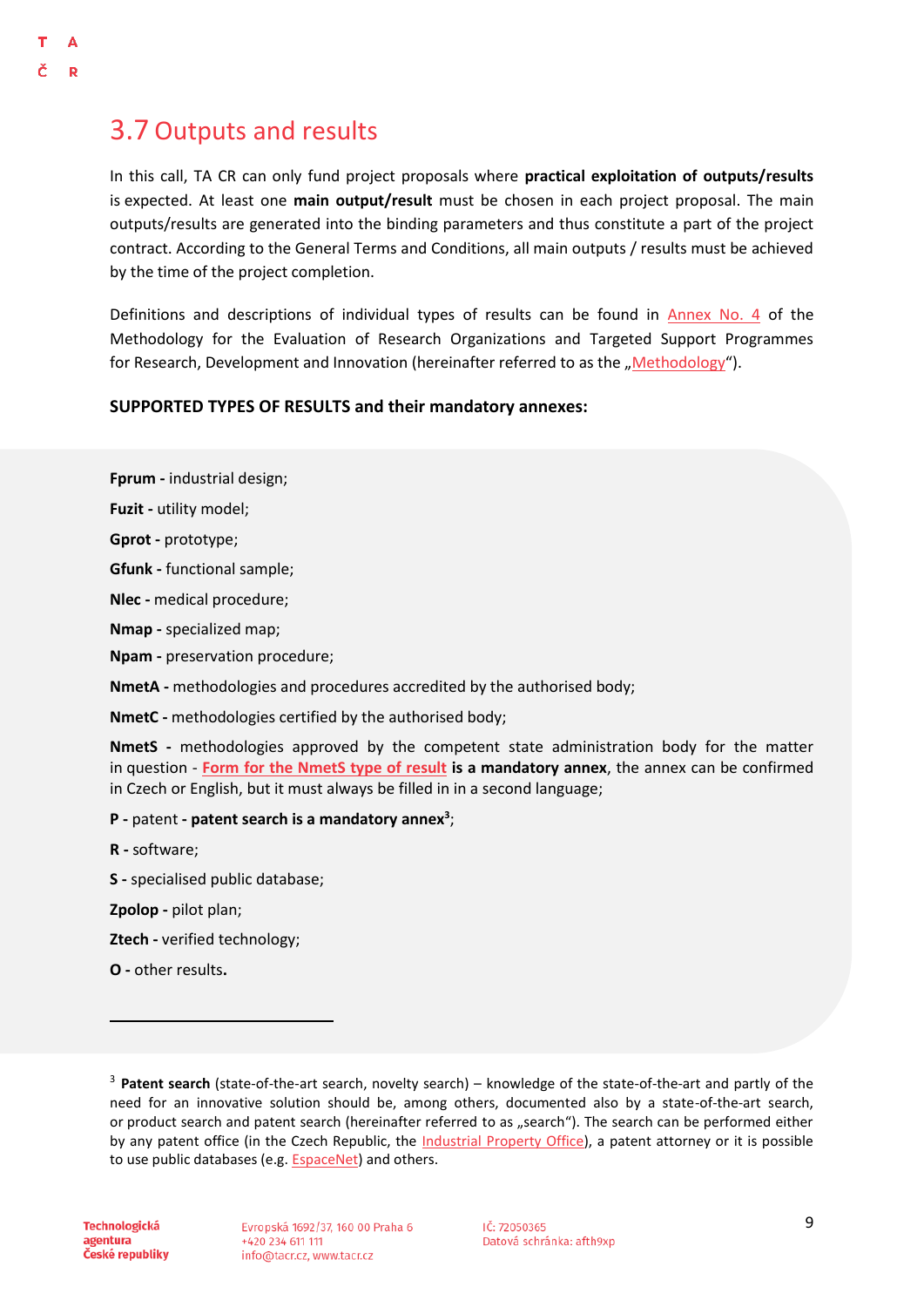If the planned output / result **does not correspond** to any description in the [Methodology,](https://www.vyzkum.cz/FrontClanek.aspx?idsekce=799796) choose the **result of the "O" type**. If a result corresponds to a type of result according to the Methodology and is not allowed as the main type of result in the Call Documentation, it can be listed in the project proposal in the section **Other outputs/results**. It is not permissible for these results to be listed among Main Outputs/Results (e.g. as results of the O type - other results).

**Mandatory annexes** to outputs/results must be **part of the project proposal** and cannot be submitted afterwards.

Applicants must provide the mandatory annexes for the relevant result as part of the project proposal in Chapter 5. OUTPUTS / RESULTS.

## <span id="page-12-0"></span>**4 Funding rules**

| Expected amount allocated to the call                     | CZK 250 million |
|-----------------------------------------------------------|-----------------|
| Maximum amount of funding per project                     | unlimited       |
| Maximum funding rate per project                          | 74 %            |
| USD exchange rate according to the CNB as of May 18, 2022 | 23,422 CZK      |

Beneficiaries must cover a mandatory co-funding at a minimum rate of 26 % from other sources<sup>4</sup>.

The Technology Agency of the Czech Republic provides funding to the Czech side. The foreign organisation provides funding to the foreign partner(s) (according to the conditions set out in [Annex](https://www.tacr.cz/wp-content/uploads/documents/2022/05/17/1652805973_Annex%20No.%201%20-%20Specific%20conditions%20of%20individual%20foreign%20organizations.pdf)  [No. 1 to the Call Documentation\)](https://www.tacr.cz/wp-content/uploads/documents/2022/05/17/1652805973_Annex%20No.%201%20-%20Specific%20conditions%20of%20individual%20foreign%20organizations.pdf).

The project proposal must include a financial plan of the main applicant, the other project partner(s), and the foreign partner(s), with the financial amounts stated in Czech crowns.

The anticipated financing of the foreign part of the project (whether in the form of funding from a foreign organisation or otherwise) must be documented in writing on the Common Proposal form already at the stage of project proposal submission to the call for proposals. In the Common Proposal, the financial amounts shall be stated in USD on both the Czech side and the foreign side, at the exchange rate of the Czech National Bank on the date of the announcement of this call for proposals.

There is no legal entitlement to the funding.

**.** 

<sup>4</sup> The project proposal **will not distinguish** between other public and non-public sources.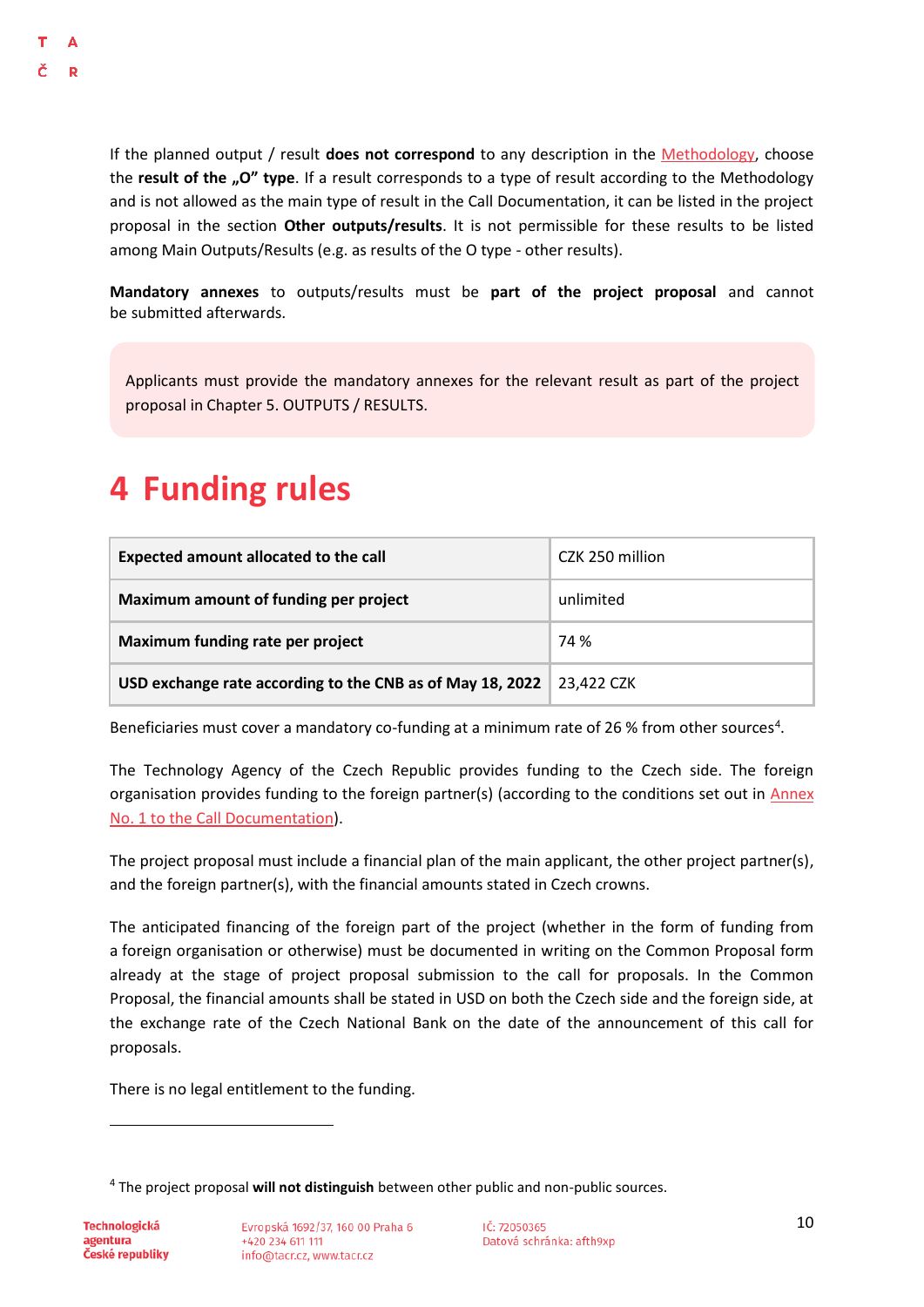#### <span id="page-13-0"></span>4.1 Funding rate  $\S$

The funding rate is determined according to the type of applicant and with regard to the nature of the activities planned in a given year (ratio of industrial research and experimental development). However, **the maximum funding rate per project** must always be respected.

#### <span id="page-13-1"></span>**Funding rate of an applicant**

The funding rate of an applicant is determined as a percentage of individual applicant's costs which is covered by funding.

If an **applicant, which is an enterprise**, meets one of the conditions of effective cooperation, its maximum funding rate can be increased according to the table below. **The effective cooperation is:**

- **between an enterprise and one or more research organisations**, if that organisation bears at least 10 % of eligible costs and has the right to publish the outputs/results of own research, or
- **between enterprises**, of which at least one is a small or medium-sized enterprise, and with no enterprise covering more than 70 % of eligible costs, or
- **between enterprises**, where the cooperation takes place in at least two EU Member States or in an EU Member State and a state which is a party to the EEA Agreement, and with no enterprise covering more than 70 % of eligible costs.

**The maximum permitted funding rate** for each type of applicant **must be respected in each year of the project**, according to the amount of costs actually incurred in the given year. The maximum funding rate is set out in the table below:

| Types of applicants/            | Industrial research (IR)       |                               | <b>Experimental development (ED)</b> |                               |
|---------------------------------|--------------------------------|-------------------------------|--------------------------------------|-------------------------------|
| <b>Categories of activities</b> | <b>Maximum</b><br>funding rate | with effective<br>cooperation | <b>Maximum</b><br>funding rate       | with effective<br>cooperation |
| <b>Small enterprise</b>         | 70 %                           | 80%                           | 45 %                                 | 60%                           |
| <b>Medium-sized enterprise</b>  | 60 %                           | 75 %                          | 35 %                                 | 50 %                          |
| <b>Big enterprise</b>           | 50 %                           | 65 %                          | 25 %                                 | 40 %                          |
| <b>Research organisation</b>    | 100 %                          |                               |                                      |                               |

You do not need to provide any document as evidence of effective cooperation. In its financial plan in ISTA, the enterprise only needs to choose that it requests the increased funding rate. Compliance with the conditions of effective cooperation is assessed within the evaluation process.

**Technologická** agentura České republiky Evropská 1692/37, 160 00 Praha 6 +420 234 611 111 info@tacr.cz, www.tacr.cz

IČ: 72050365 Datová schránka: afth9xp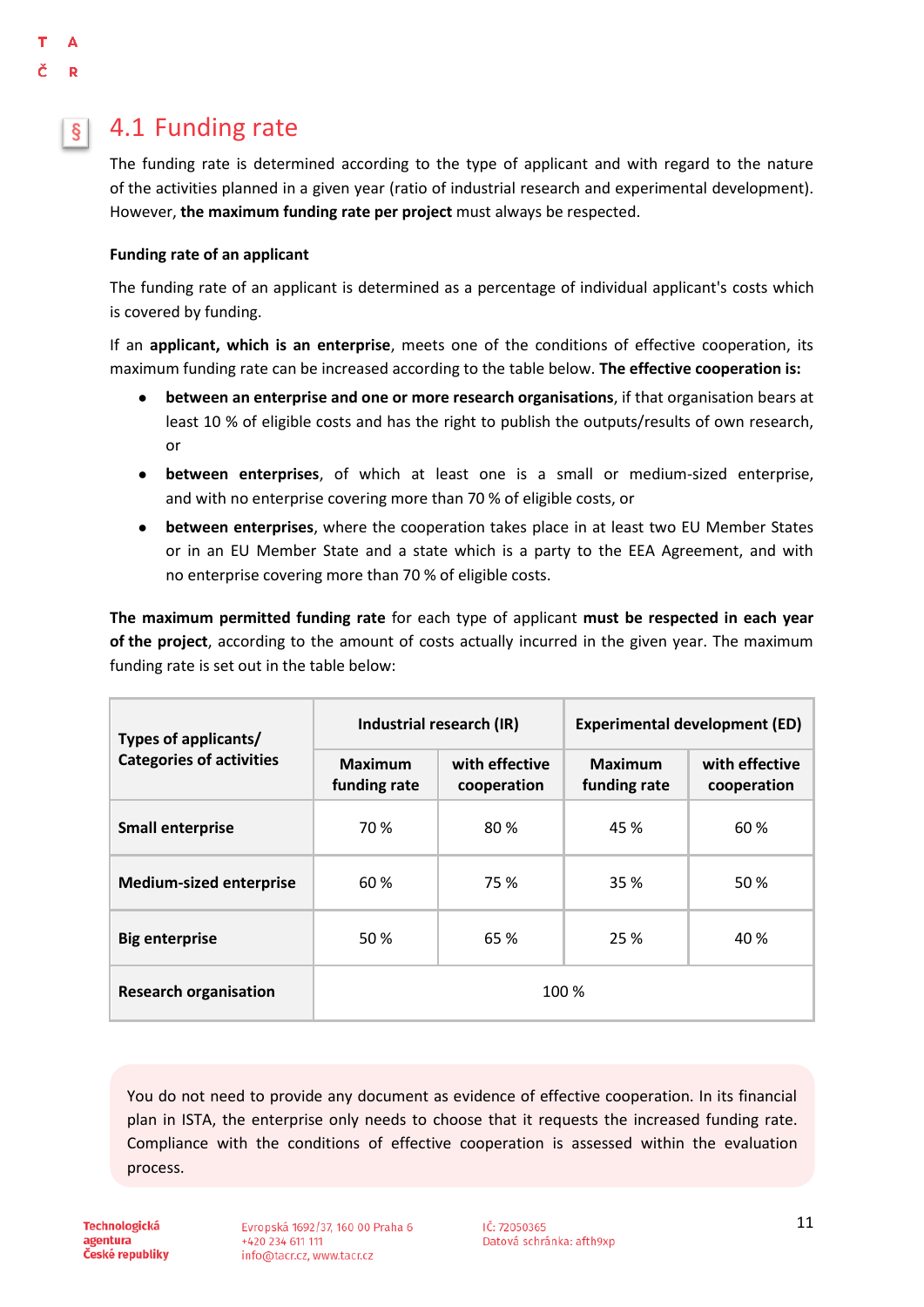<span id="page-14-2"></span> $\Lambda$  $\mathbf{D}$ 

<span id="page-14-0"></span>All cost categories are listed and detailed in Article 18 of [General terms and conditions.](https://www.tacr.cz/wp-content/uploads/documents/2022/05/17/1652806207_V%C5%A1eobecn%C3%A9%20podm%C3%ADnky%20(verze%20%C4%8D.%207).pdf)

In this call, eligible costs **include**:

- **•** personnel costs including scholarships<sup>5</sup>;
- **subcontracting costs**;
- **other direct costs**;
- **indirect costs** can be reported using the following methods:
	- o **"full cost"** the organization must have an existing system for allocating indirect costs in the form of an internal regulation, or
	- o **"flat rate" of up to 25 %** of the sum of the personnel costs and other direct costs actually reported by the applicant in the given year.

## <span id="page-14-1"></span>**5 Proof of eligibility and project proposal submission**

#### 5.1 Proof of eligibility and other requirements stipulated  $\vert$ by TA CR

Each applicant (main applicant as well as other partners in the project proposal) **shall demonstrate its eligibility** to implement the project separately on a prescribed form [Sworn statement of the](https://www.tacr.cz/wp-content/uploads/documents/2022/05/17/1652806397_%C4%8Cestn%C3%A9%20prohl%C3%A1%C5%A1en%C3%AD%20za%20uchaze%C4%8De%20-%20Sworn%20statement%20of%20the%20applicant.docx)  [applicant.](https://www.tacr.cz/wp-content/uploads/documents/2022/05/17/1652806397_%C4%8Cestn%C3%A9%20prohl%C3%A1%C5%A1en%C3%AD%20za%20uchaze%C4%8De%20-%20Sworn%20statement%20of%20the%20applicant.docx)

#### **The sworn statement:**

- must be sent by each applicant from its data box (each applicant for itself) to the TA CR data box (data box ID: afth9xp);
- does not need to be physically signed (the signature is replaced by the sending from the appropriate data box);
- in the "Subject matter" data box, the following text should be entered "DELTA 2 Programme – Proof of eligibility".

In the event that **the other project partner is an entity that has its registered office outside the Czech Republic**, it shall send the Sworn statement of the applicant in documentary form (if it

 $\overline{a}$ 

<sup>5</sup> TA CR warns applicants that in the case of reporting personnel costs in the form of **scholarships**, it is necessary to ensure the adjustment of **the license conditions between the student and the university**. The opinion of the TA CR on this load can be found [HERE.](https://www.tacr.cz/dokums_raw/stanoviska/190624_stanovisko_stipendia.pdf)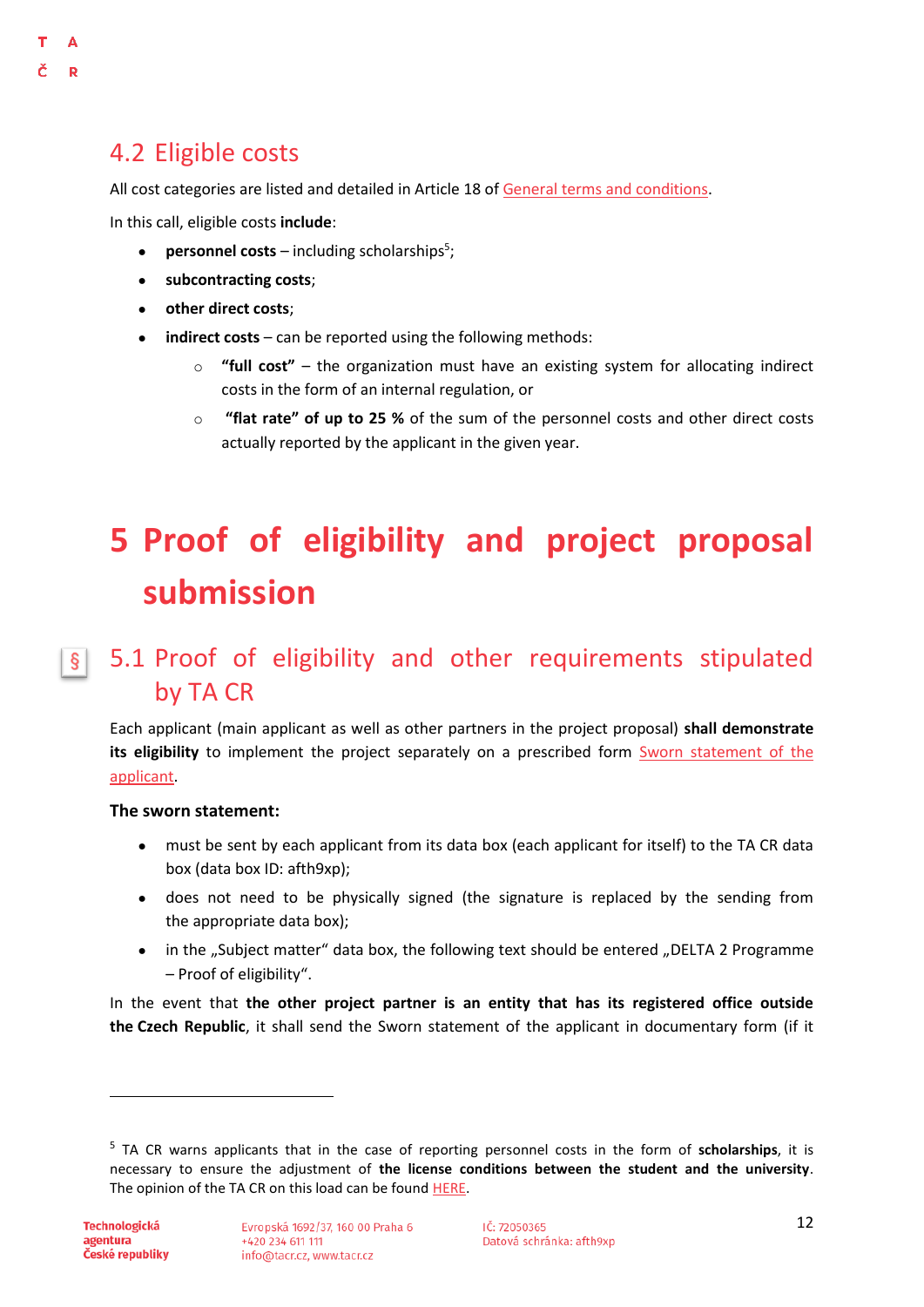does not have a data box). In this case, the Sworn statement must be signed by the applicant's statutory representative and must be an original.

The **following additional condition<sup>6</sup>** applies for main applicants collaborating with foreign partners from the following foreign organisations - EMBRAPII, SENAI, KIAT, KETEP and JSTD:

Together with the Sworn statement of the applicant, the main applicant shall also submit a [Sworn](https://www.tacr.cz/wp-content/uploads/documents/2022/05/17/1652806487_%C4%8Cestn%C3%A9%20prohl%C3%A1%C5%A1en%C3%AD%20o%20slo%C5%BEen%C3%AD%20konsorcia.docx)  [statement on consortium composition](https://www.tacr.cz/wp-content/uploads/documents/2022/05/17/1652806487_%C4%8Cestn%C3%A9%20prohl%C3%A1%C5%A1en%C3%AD%20o%20slo%C5%BEen%C3%AD%20konsorcia.docx) stating that it is either not in a relationship with the foreign partner that corresponds to that of a partner enterprise or linked enterprise or, if this situation arises, that it has verified that one of the other participants in the project proposal is an enterprise that in relation to the foreign partner does not meet the definition of a partner enterprise or linked enterprise.

#### **Sworn statement on consortium composition:**

- must be sent by the main applicant from its data box to the TA CR data box (data box ID: afth9xp) together with the Sworn statement of the applicant;
- does not have to be physically signed (the signature is replaced by sending from the respective data box).

Applicants must further comply with the obligation stipulated by the Accounting Act and **publish their financial statements for years 2018, 2019 and 2020**. TA CR will use them to check whether the applicant is not an undertaking in difficulty and that the type of applicant was correctly chosen.

If the applicant submitted the financial statements to the court maintaining the commercial register ex-post and they had not been published before submission of the project proposal, the applicant shall enclose the financial statements in annexes to the project proposal, including confirmation of delivery to the appropriate commercial court.

In addition, applicants must be registered in the register of beneficial owners. If the applicant is not registered in the register of beneficial owners by the deadline for the submission of proposals, i.e. by 13 July 2022, TA CR will not admit the project proposal to the call.

 $\overline{a}$ 

<sup>&</sup>lt;sup>6</sup> In practice, this condition only applies to main applicants cooperating with partners that are supported by foreign organisations which allow the participation of linked and partner enterprises in their call conditions. Specifically, the foreign organisations in question are EMBRAPII, SENAI, KIAT, KETEP and JSTD. An exception cannot be granted to the other main applicants, as foreign organisations other than the aforementioned, do not allow in their call conditions the participation of linked and partner enterprises.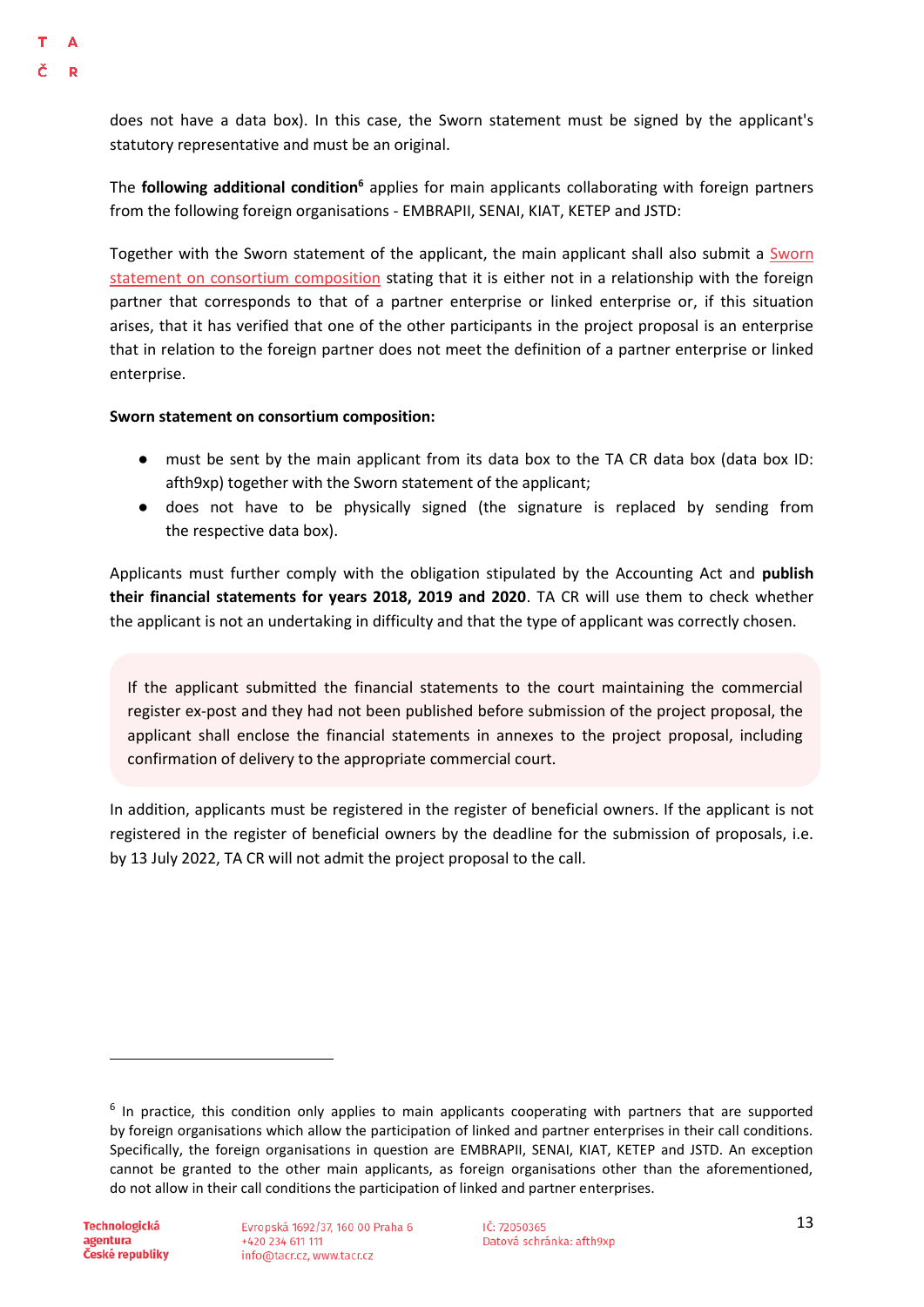If the applicant's organisation is not in this register, submit an application for registration of the data in the register of beneficial owners to the applicable registration court or an application for registration to a notary (including a certificate for registration). Please note that the applicant must be registered in the register of beneficial owners by the deadline for the submission of proposals. More information can be found [here.](https://esm.justice.cz/ias/issm/napoveda#zapisSM)

### **Requirements for which compliance is documented through ISTA:**

- **professional qualifications to implement the project** to be filled in for key persons in the research team in the section "Professional CV". Each main applicant must have at least one person in the role of a researcher in the project proposal and each potential other project partner must have at least one person in the role of other investigator.
- authorisations to carry out the activities planned in the project proposal a copy is submitted with the project proposal (e.g. authorisation to perform a biological testing, authorisation to carry out research on human embryonic stem cells);
- **ownership structure of each applicant**  each applicant must indicate all ultimate owners natural persons with a share of at least 10 % (if it follows from the legal form of an applicant that he/she does not have an ownership structure, this obligation does not apply to him/her).

## <span id="page-16-0"></span>5.2 Method to document the eligibility of foreign project partners

Other foreign participant is an applicant established in a Member State of the European Union or another State constituting the European Economic Area or the Swiss Confederation, not a foreign partner.

Foreign partners shall send [Sworn statement of the applicant](https://www.tacr.cz/wp-content/uploads/documents/2022/05/17/1652806397_%C4%8Cestn%C3%A9%20prohl%C3%A1%C5%A1en%C3%AD%20za%20uchaze%C4%8De%20-%20Sworn%20statement%20of%20the%20applicant.docx) as a hard copy (if they do not have a data box). In this case, the sworn statement must be signed by a statutory representative of the partner and it must be an original.

A foreign project partner which is an enterprise must provide in the annexes of the project proposal **a document in the form of a sworn statement** which shall **contain financial details necessary for the**  calculation of whether it does not fall into the category of "undertaking in difficulty" for the years **2018, 2019 and 2020**. Specifically, the document must contain the following details: share capital, share premium, other equity funds, revenue reserves, profit or loss in the past years, profit or loss and the amount of advance payment of a share in the profits. The document must be signed by a person authorised to act on behalf of the partner.

The other foreign participant shall **provide information on its beneficial owner in the annexes to the project proposal** either by means of an extract from a foreign register similar to the register of beneficial owners or, if no such foreign register exists, by providing in an annex to the project proposal the identification data of all persons who are the beneficial owners of the foreign legal

**Technologická** agentura České republiky Evropská 1692/37, 160 00 Praha 6 +420 234 611 111 info@tacr.cz, www.tacr.cz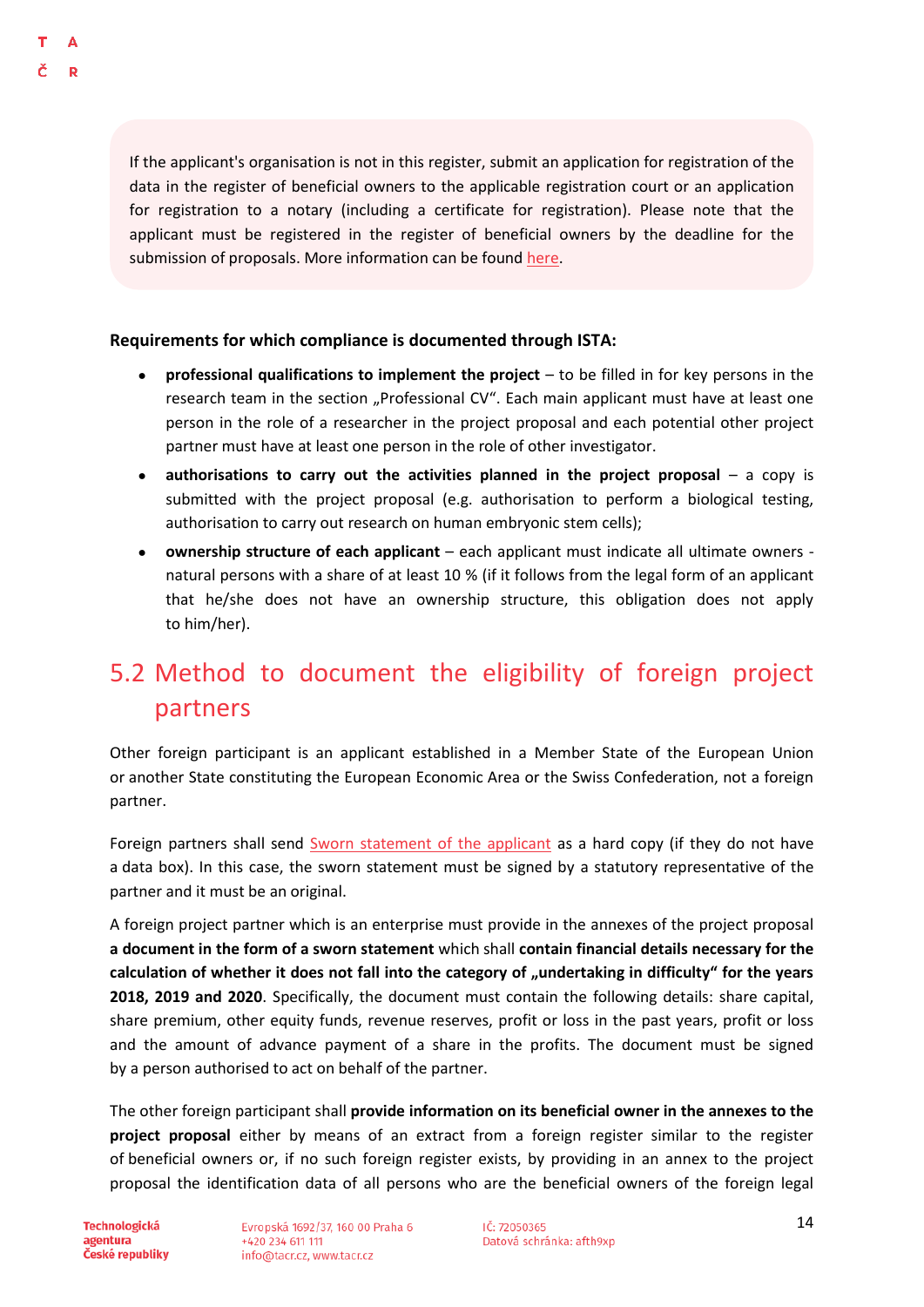entity, and submitting documents showing the relationship of all persons to the foreign legal entity, in particular an extract from a foreign register similar to the commercial register, a list of shareholders, a decision of the statutory body on the payment of a share of profits, a charter, a memorandum or articles of association. The applicant shall provide a translation of these data into Czech. **Without these data, TA CR will not admit the project proposal to the call.**

## <span id="page-17-0"></span>5.3 Project proposal submission

A project proposal must be submitted to the call in **an electronic form through ISTA**. No other form of project proposal submission is permitted.

After submitting the project proposal through ISTA, the owner<sup>7</sup> of the project proposal shall generate a document "Confirmation of submission of an electronic project proposal in ISTA". This document contains clear identifiers which must be identical with the electronically submitted project proposal.

### **Confirmation of submission of an electronic project proposal in ISTA:**

- It must be sent from the data box of the main applicant to the TA CR data box (data box ID: afth9xp);
- in the "Subject matter" data box, the following text should be entered "DELTA 2 Programme – Confirmation of submission".

The owner of the project proposal can himself **withdraw the project proposal** in ISTA (e.g. in order to correct or complement an already submitted project proposal). After submitting the project proposal, the "Project proposal withdrawal" button will be displayed to the owner of the project proposal in the PROJECT PROPOSAL OVERVIEW tab. This step cancels the submission of the project proposal. For a proper submission, the project proposal needs to be re-submitted in ISTA. Subsequently, the confirmation of project proposal submission needs to be generated and sent to the TA CR data mailbox.

Once the call is closed, it is no longer possible to modify anything in the proposal.

## <span id="page-17-1"></span>5.4 Notification of changes after the submission of project proposal

As applicants, you are obliged to inform TA CR in writing about **changes** which take place **in the period from the project proposal submission until the possible conclusion of the project contract**  and which concern your legal status (e.g. change of size of the enterprise, registered office, statutory representative, merger, or break-up) or the details required to demonstrate eligibility or which could have an effect on the TA CR decision making.

**.** 

<sup>7</sup> **Owner** is a role in ISTA. It is the person who initiated the project proposal and is the only one with the right to submit the project proposal to a call in ISTA and to subsequently generate the "Confirmation of submission of an electronic project proposal in ISTA". The owner of the project proposal may assign and modify authorisations to revise the project proposal to all persons.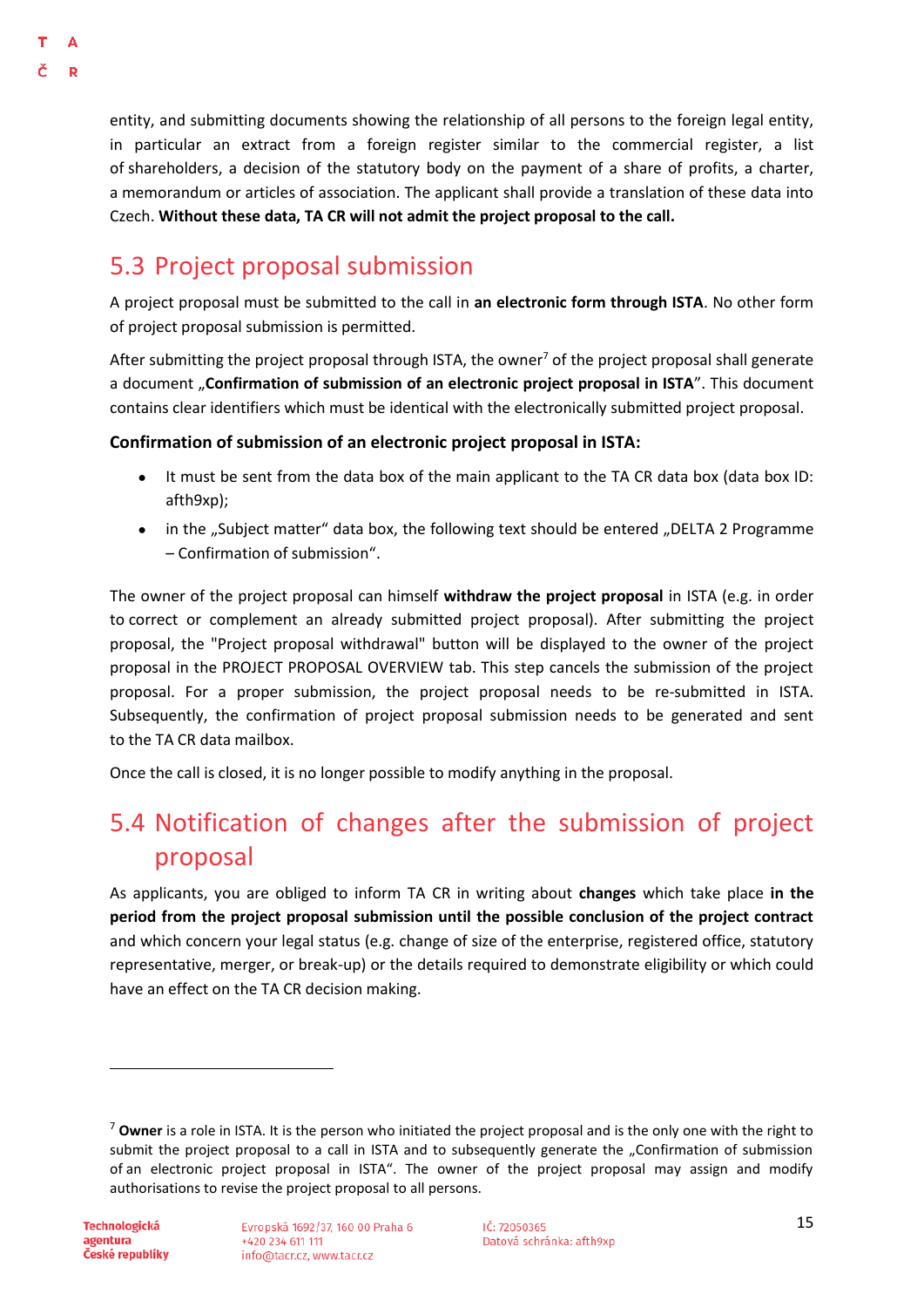## <span id="page-18-0"></span>**6 Evaluation**

The evaluation will take place from 14. 7. 2022 to 30. 11. 2022. Immediately after the closing of the call, a formal check will begin to verify the basic requirements. Afterwards, TA CR will publish on its website which project proposals will be further evaluated and which will not be admitted to the call.

Details concerning individual evaluation steps, a list of the evaluation criteria together with the aspects that will be evaluated under individual criteria are provided in the following Annex to the Call Documentation: [Annex No.](https://www.tacr.cz/wp-content/uploads/documents/2022/05/17/1652806123_Annex%20No.%202%20-%20Evaluation%20process.pdf) [2](https://www.tacr.cz/wp-content/uploads/documents/2022/05/17/1652806123_Annex%20No.%202%20-%20Evaluation%20process.pdf) [-](https://www.tacr.cz/wp-content/uploads/documents/2022/05/17/1652806123_Annex%20No.%202%20-%20Evaluation%20process.pdf) [Evaluation process.](https://www.tacr.cz/wp-content/uploads/documents/2022/05/17/1652806123_Annex%20No.%202%20-%20Evaluation%20process.pdf)

### $\S$

<span id="page-18-1"></span>т  $\Delta$ D

## 6.1 Evaluation process

Each project proposal that is admitted to the call, i.e. that successfully passed the formal check, will be gradually evaluated by:

- experts;
- the rapporteur;
- expert advisory body.

The TA CR Board will subsequently decide on the selection of project proposals in the call.

## <span id="page-18-2"></span>6.2 Scored criteria

If 0 points are awarded for a scoring criterion, the project proposal cannot be recommended for funding.

| <b>Scored criterion</b>                                                                                         | <b>Point scale</b> |
|-----------------------------------------------------------------------------------------------------------------|--------------------|
| 1. Compliance of the project proposal with the objectives and focus of the<br>programme and national priorities | 0; 4; 8; 12        |
| 2. R&D&I project and suitability of the methods used                                                            | 0; 3; 6; 9         |
| 3. Knowledge of state-of-the-art                                                                                | 0; 3; 6; 9         |
| 4. Relevance of project results                                                                                 | 0; 2; 4; 6         |
| 5. Applicability, project's benefits, and the applicant's ability to introduce<br>the results into practice     | 0; 4; 8; 12        |
| 6. Economic and time efficiency of the project proposal                                                         | 0; 3; 6; 9         |
| 7. Project organisation and technical facilities, risk analysis                                                 | 0; 4; 8; 12        |
| 8. Project team                                                                                                 | 0; 3; 6; 9         |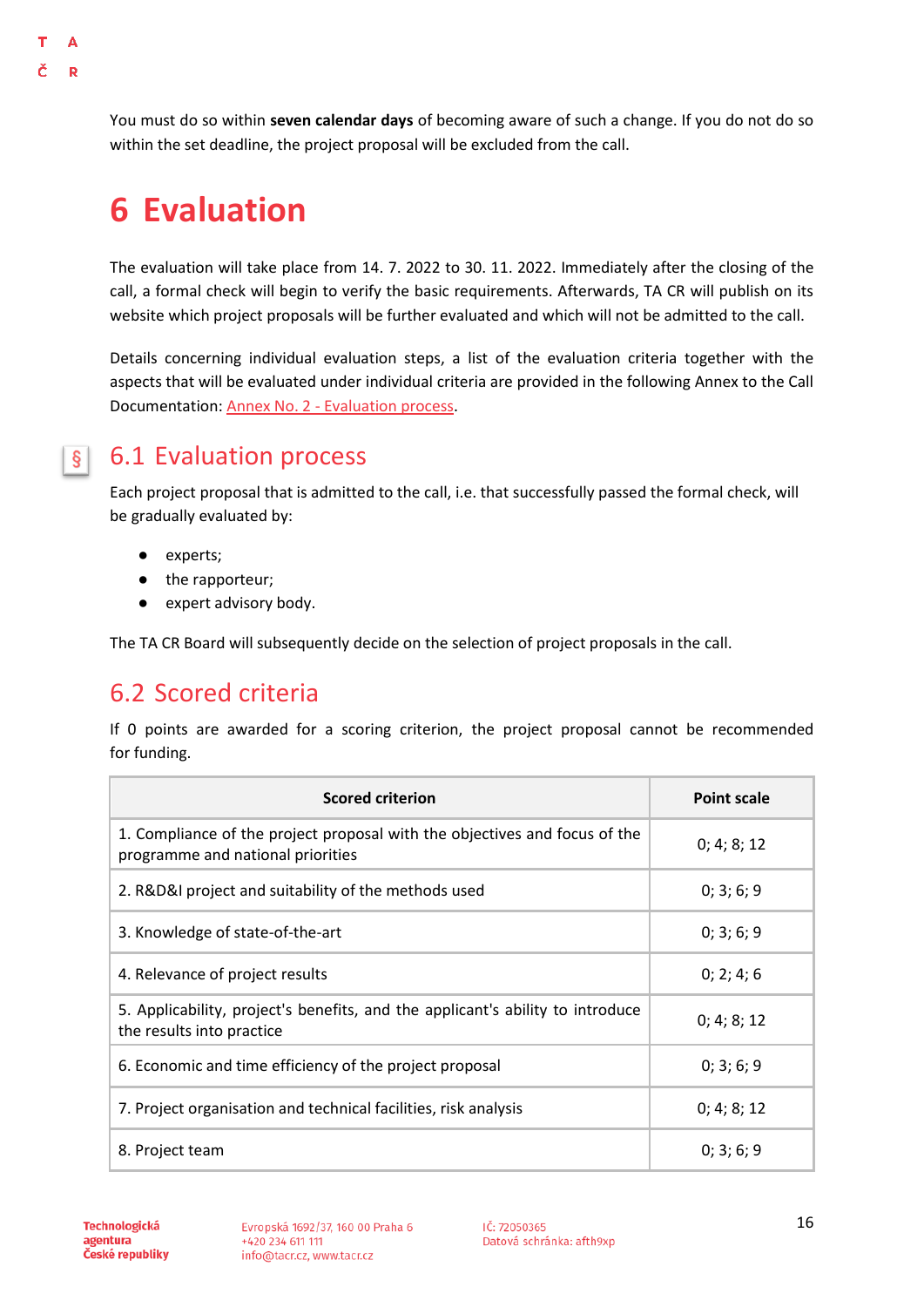| 9. International cooperation and consortium composition | 0:4:8:12   |
|---------------------------------------------------------|------------|
| 10. Incentive effect of funding                         | 0: 1: 2: 3 |

### <span id="page-19-0"></span>6.3 Independence of the evaluation process

Independence and equal treatment are the basic principles applied by TA CR in the evaluation process. Therefore, none of the applicants or their authorized persons may contact the persons evaluating the project proposals with the intention of influencing them. Complaints concerning suspicions of corrupt practices or other unfair activities can be sent to the e-mail address [protikorupci@tacr.cz.](http://protikorupci@tacr.cz)

## <span id="page-19-1"></span>**7 Signature of the project contract and project implementation**

**A project contract** will be concluded with the main applicants of successful project proposals. The project proposal can be changed before signing of the project contract only if it is a change of an administrative nature or a change not caused by the applicant, which is worthy of special consideration.

If the applicants in a project proposal (main applicant, other project partners) include:

- $\bullet$  a company in which the beneficial owner is a public official as defined in § 2 (1) (c) of the Act on conflict of interest,
- or a public official or a person controlled by him/her owning a share representing at least 25 % of the shareholder's participation (§ 4c of Act No. 159/2006 Coll., on conflict of interest),
- or if the applicant's beneficial owner is listed among the persons sanctioned under Act No. 69/2006 Coll., on the implementation of international sanctions,

a project contract will not be concluded with the main applicant.

Before signing the project contract, you are obliged to document all the facts set out in the Decision § on the results of the call for proposals. In this decision, TA CR will state everything it requires of the applicants and within what time.

### **Documents that need to be submitted before signing the project contract:**

- **Agreement on participation in the project**, which has the following elements:
	- regulates the cooperation between the beneficiaries in accordance with the project proposal;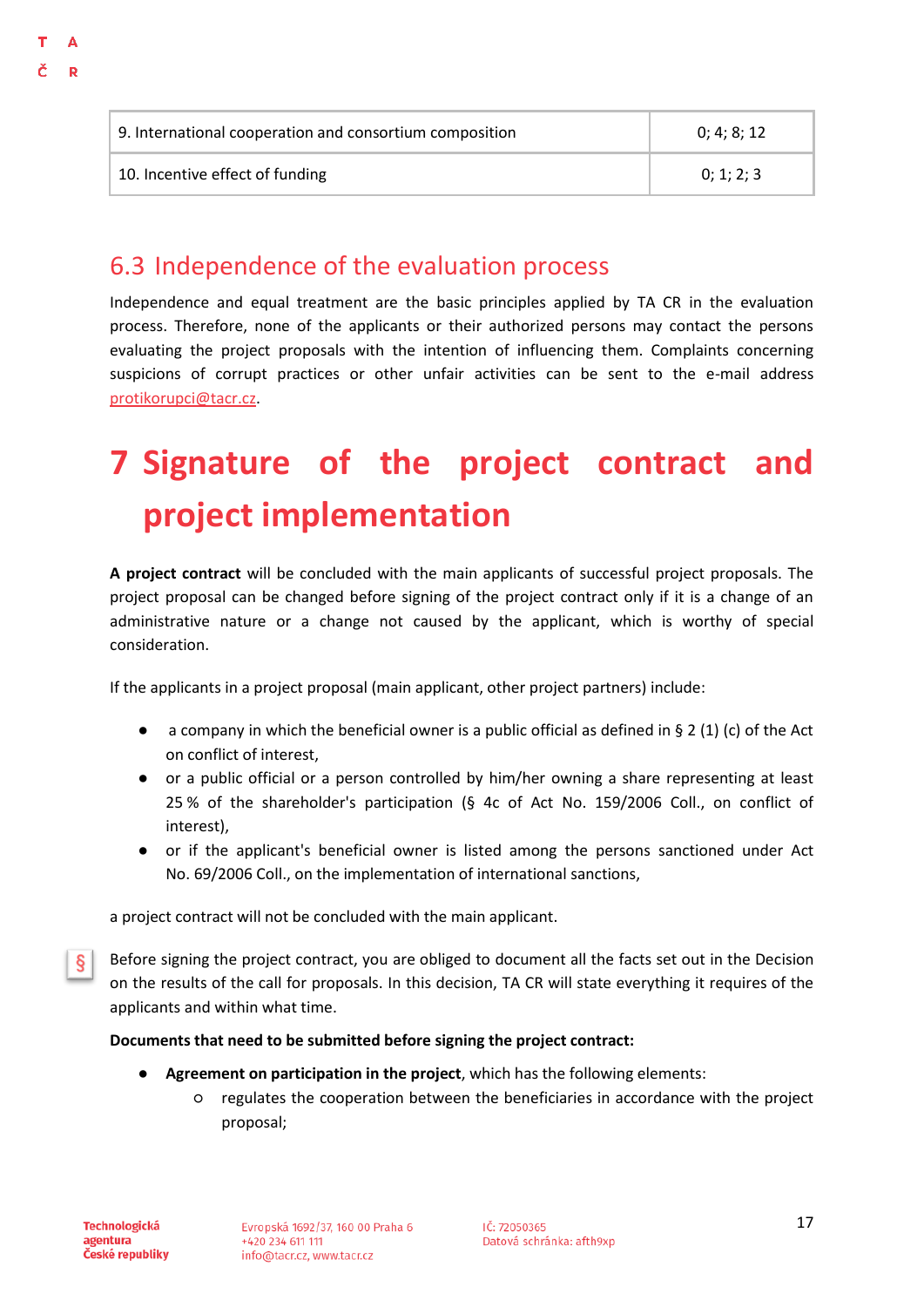D

- the main applicant must conclude this agreement with all other project partners, if any other project partners take part in the project, with all the mandatory elements as set out in Article 6 of th[e](https://www.tacr.cz/wp-content/uploads/documents/2022/05/17/1652806207_V%C5%A1eobecn%C3%A9%20podm%C3%ADnky%20(verze%20%C4%8D.%207).pdf) [General Terms and Conditions;](https://www.tacr.cz/wp-content/uploads/documents/2022/05/17/1652806207_V%C5%A1eobecn%C3%A9%20podm%C3%ADnky%20(verze%20%C4%8D.%207).pdf)
- it must be in Czech or English (if the agreement on participation in the project is in another language, it must be accompanied by an officially certified translation into Czech or English).
- Agreement with foreign partners which has the following elements:
	- it should define the cooperation on the project and address the protection of intellectual property rights;
	- the main applicant must conclude this agreement with all foreign partners;
	- it must be signed by statutory representatives of the main applicant on the Czech side and by statutory representatives of all foreign partners;
	- it must be in English.

After concluding the project contract, the main applicant becomes the main beneficiary.

**The project contract** is generated in ISTA by **the owner** of the project proposal. The project contract can be generated before the documents specified in the decision on the result of the call for proposals are provided. First, an **agreement on participation in the project** must be signed between the main applicant and the other project partners and only then the **project contract** is signed between the main applicant and the TA CR.

## <span id="page-20-0"></span>7.1 Provision of funding

TA CR will provide the **funding in a one-off payment for the given year of the project** to the account of the main beneficiary in the amount specified in the binding parameters for the project implementation. TA CR will pay the funding:

- within 60 calendar days from the date of entry into force of the project contract and for multi-annual projects for the second and each subsequent year of the project within 60 calendar days from the beginning of the given calendar year;
- to public universities, public research institutions or other entities defined by the Act on Budgetary Rules to a bank account established with the Czech National Bank.

## <span id="page-20-1"></span>7.2 Implementation

When planning the start of project implementation, applicants do not have to take into account when the project contract will be signed. The project implementation can start before the signing of the project contract, but not before the date chosen by the applicants for the start of the project implementation.

In accordance with the above, approved costs incurred before signature of the project contract will be eligible, provided the contract is subsequently signed.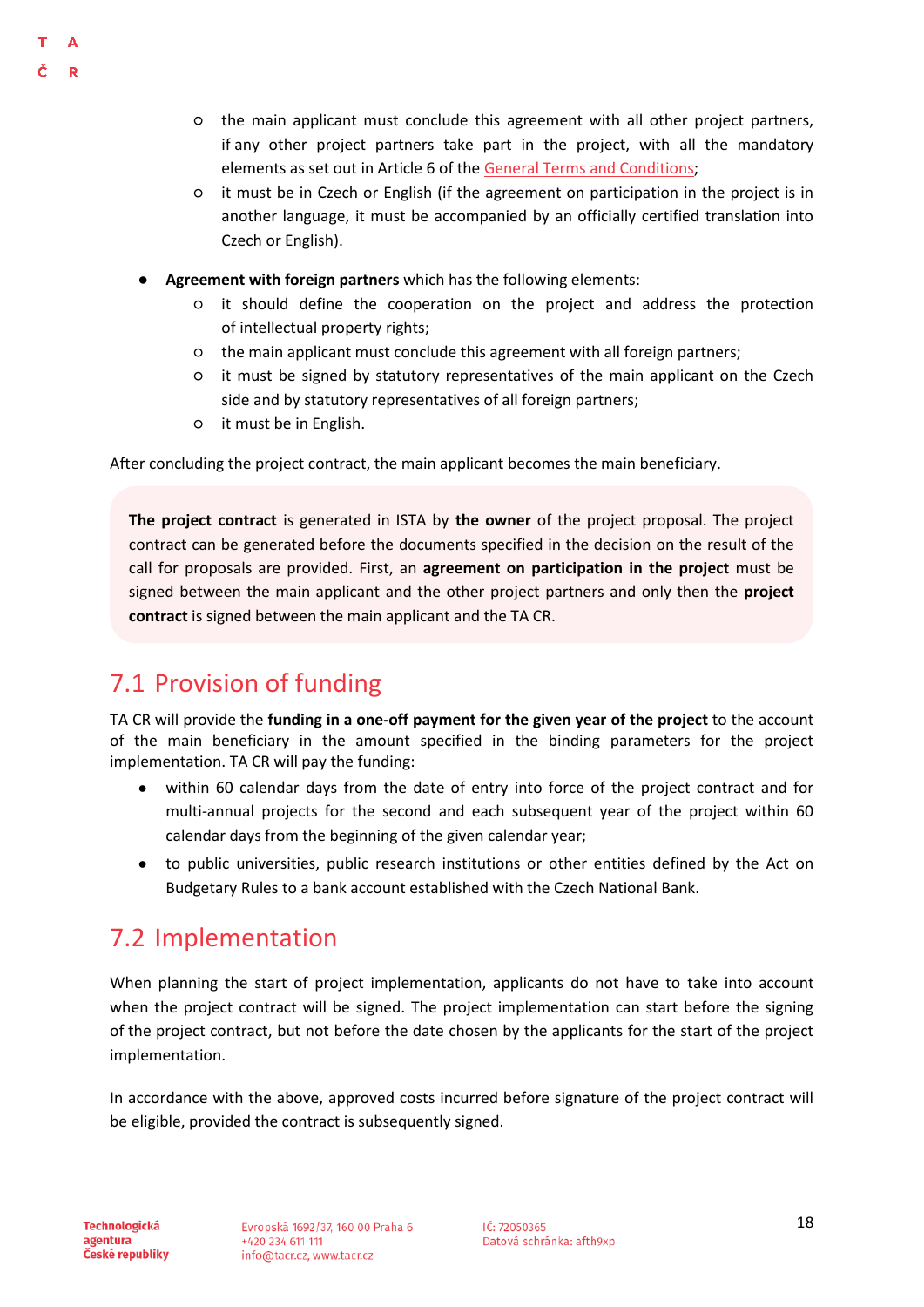During project implementation, TA CR checks the project in several ways. Interim reports shall be submitted once a year. Other methods of project monitoring include administrative and financial inspections, monitoring visits or interim project evaluations. A final project evaluation shall take place after the end of project implementation.

If the original project proposal changes during the project implementation, you must always inform us about such change. Types of changes, required supporting documents and method of their notification can be found in guideline SME-07 Procedures for changes in projects. Furthermore, throughout the project implementation, all beneficiaries must comply with the obligation to publish their annual financial statements.

## <span id="page-21-0"></span>**8 Legal framework of the call**

The DELTA 2 Programme was approved by Government Resolution No. 307 of 16. 5. 2018. The provider is the Technology Agency of the Czech Republic with its registered office at Evropská 1692/37, 160 00 Prague 6. The programme text, call documentation and other documents related to the call are published on the website [www.tacr.cz.](http://www.tacr.cz/) It is a one-stage call. It is announced pursuant to the [Act on the support of research and development](http://www.vyzkum.cz/storage/att/BB743D4E2B61E95FA36D7DADD47BE704/Z%C3%A1kon_130_2002.pdf) and in accordance with the [Framework,](https://eur-lex.europa.eu/legal-content/CS/TXT/?qid=1412338382197&uri=CELEX:52014XC0627(01)) [Regulation](https://eur-lex.europa.eu/legal-content/CS/TXT/?qid=1412338347983&uri=CELEX:32014R0651) an[d Budgetary rules.](https://www.zakonyprolidi.cz/cs/2000-218)

The call is held in accordance with the updated National Research, Development and Innovation Policy of the Czech Republic for the period 2021+ as approved by the Resolution of the Government of the Czech Republic No. 759 of 20 July 2020, National Priorities of Oriented Research, Experimental Development and Innovation as adopted by Government Resolution No. 552 of 19 July 2012, and national and ministerial strategies.

The scope of the data on project proposals and data on applicants to be disclosed within the meaning of § 17 (6) of the Act on the support of research and development is set out in the ISTA.

Relevant provisions in the following internal regulations valid and effective on the day of announcement of the call and published on the websit[e www.tacr.cz](https://www.tacr.cz/) are binding for TA CR and the applicants.

Directives and statutes present binding procedures of TA CR resulting from legislation and other regulations. The versions applicable to this call are given in the third column of the table below.

| Code            | Name of the directives or statutes                        | <b>Version</b> |
|-----------------|-----------------------------------------------------------|----------------|
| SME - 06        | Directive on the admission of project proposals to a call | v8             |
| <b>SME - 08</b> | Complaints within the call                                | v5             |
| <b>SME - 10</b> | Directive on the cancellation of a call                   | v4             |

**Technologická** agentura České republiky Evropská 1692/37, 160 00 Praha 6 +420 234 611 111 info@tacr.cz, www.tacr.cz

 $1$ Č: 72050365 Datová schránka: afth9xp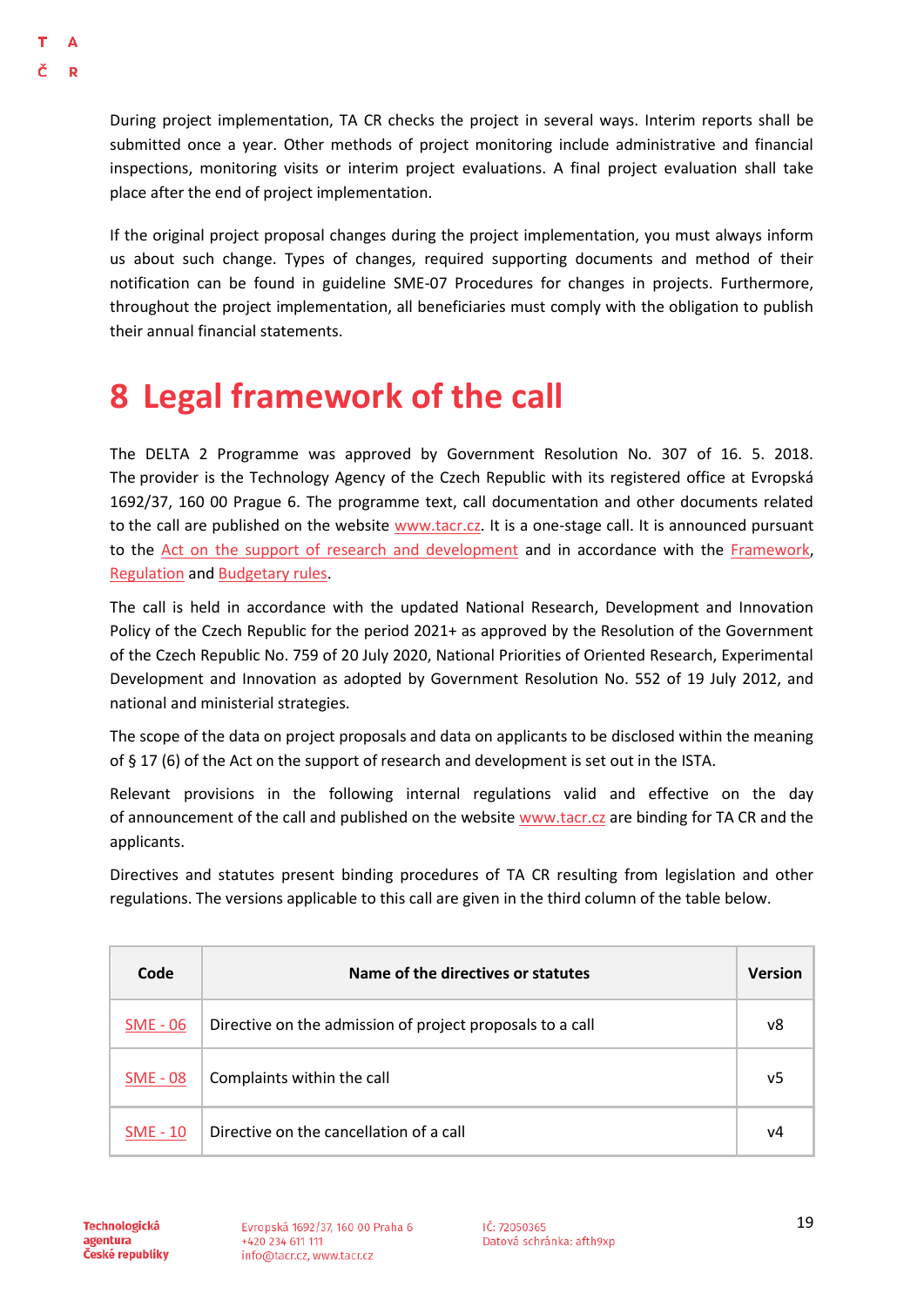| <b>SME - 11</b> | Directive on call preparation and announcement                                                      | v10            |
|-----------------|-----------------------------------------------------------------------------------------------------|----------------|
| $SME - 13$      | Directive on conclusion of a project contract/issuance of a Decision on the<br>provision of funding | v4             |
| <b>SME - 17</b> | Helpdesk for applicants and beneficiaries                                                           | ν4             |
| <b>SME - 23</b> | Preparation of evaluation reports, opinions and expert assessments                                  | V <sub>7</sub> |
| <b>SME - 34</b> | Directive on evaluation of project proposals submitted to a call                                    | v5             |
| RAD - 01        | Statutes and rules of procedure of the Committee for the admission of<br>project proposals          | v3             |
| <b>RAD - 02</b> | Statutes and rules of procedure of an expert advisory body                                          | v8             |

## <span id="page-22-0"></span>8.1 Legal definition of applicants

**Research organisations** – entities meeting the definition pursuant to Article 2 (83) of the Regulation.

**Enterprises<sup>8</sup>** – legal persons or natural persons engaged in business activities pursuant to Act No. 455/1991 Coll., on small business activities or performing economic activities within the meaning of Article 1 of Annex I to the Regulation.

## <span id="page-22-1"></span>8.2 Insufficient differentiation and duplication

If TA CR finds out that a project proposal or its part duplicates another project proposal and the applicants have not explained how their project proposal differs from that other project proposal, the project proposal will not be funded on the grounds of a failure to meet the conditions of the Call Documentation, or the project contract will not be concluded with the applicants. This applies also to similar project proposals submitted to this or another ongoing call, which have not been disclosed in the relevant part of the ISTA system.

An applicant must immediately withdraw from the call if he/she concludes a project contract for an identical project (in terms of the whole content or its part) under another call/public tender in the Czech Republic or abroad.

## <span id="page-22-2"></span>8.3 Funding

The highest funding rate provided to an applicant of the enterprise type may not exceed the highest funding rate allowed for individual types of enterprises as laid down in the Regulation.

**.** 

D

<sup>8</sup> The [User guide to the SME definition](https://op.europa.eu/cs/publication-detail/-/publication/756d9260-ee54-11ea-991b-01aa75ed71a1/language-cs) from the European Commission can serve as a guidance for **determining the size of an enterprise**. In the light of the current case law of the Court of Justice of the European Union, we point out that the recommendations set out in this guide are not legally binding and therefore it is necessary first and foremost to follow the provisions of the Regulation, which are legally binding.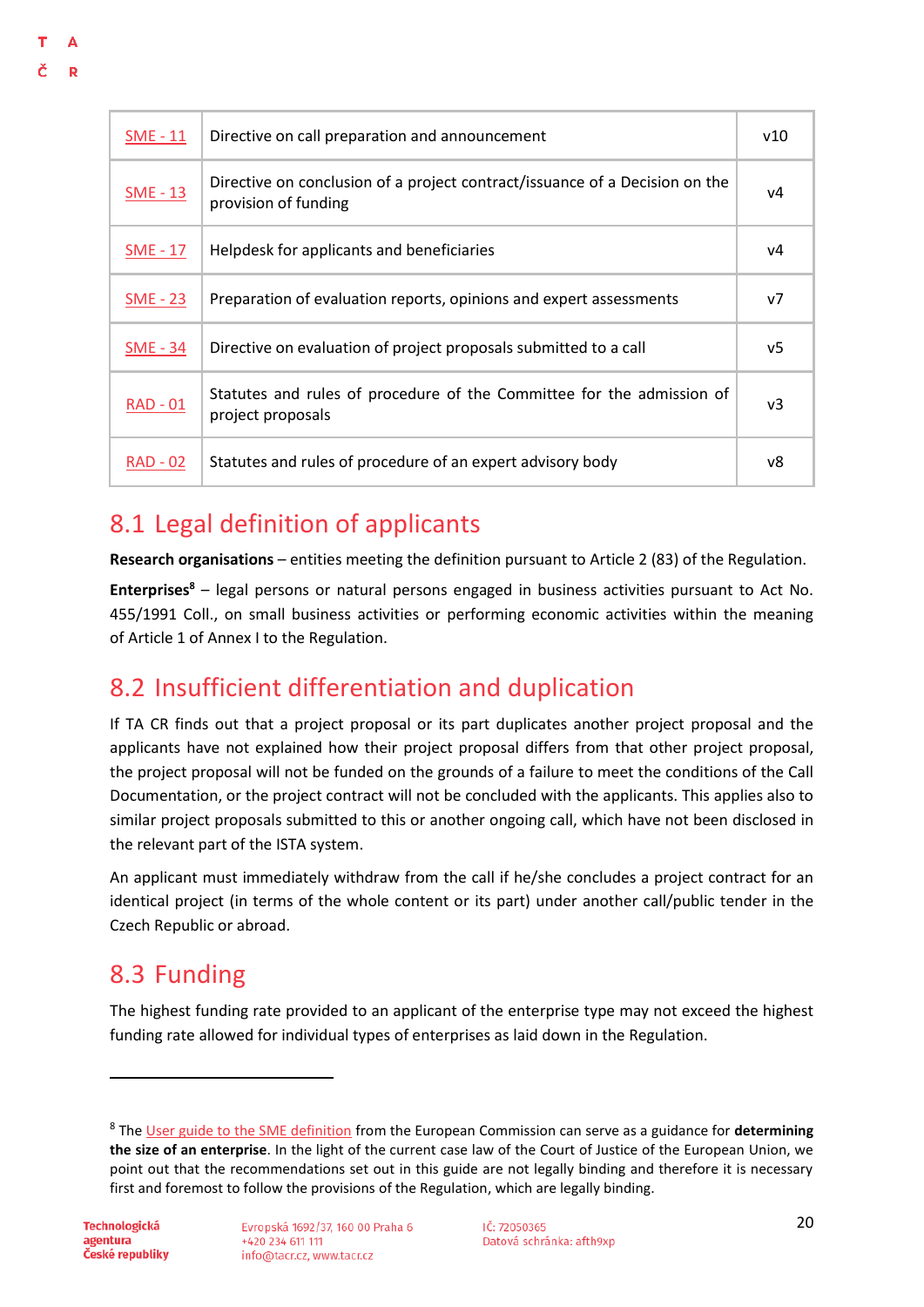For a research organisation, the provided funding is not a state aid, if the activities in the project proposal are not related to its economic activity. In that case, it may receive a funding rate of 100 %. If the project proposal is connected with activities of economic nature, these entities apply to the call as enterprises.

The applicant must ensure that:

- unauthorised indirect state aid is avoided (in accordance with provisions 2.1 and 2.2 of the Framework);
- the distribution of rights and access to outputs/results in the project proposal are in accordance with point 28 under provision 2.2.2. of the Framework;
- overlap with other state aid for the same eligible expenditure (double financing) is avoided.

Applicants are not entitled to reimbursement of the costs associated with their participation in the call.

Eligible costs are listed and broken down into individual categories in Article 18 of the General Terms and Conditions. The project contract stipulates the method in which the TA CR funding is provided. The specific terms of the project contract (Article 4) stipulate the particulars set out in the General Terms and Conditions.

## <span id="page-23-0"></span>8.4 Proof of eligibility

Only applicants meeting the eligibility conditions laid down in § 18 (2) (b) to (i) of the Act on support of research and development and given by the Regulation may receive funding. Each applicant shall demonstrate its eligibility separately pursuant to  $\S$  18 of the Act on support of research and development.

Failure to meet the eligibility requirements or the obligation to demonstrate eligibility is a reason for not admitting a project proposal to the call.

If the "Confirmation of submission of an electronic project proposal" is not sent properly and in time, such a project proposal will not be considered as submitted properly and in time and will not be checked for other requisites (e.g. proof of eligibility of applicants).

A project proposal may not contain classified information pursuant to Act No. 412/2005 Coll., on the protection of classified information and on security clearance, as amended.

In addition, the applicants (main applicant, other project partners) must comply with the condition set out in § 8 of Act No. 37/2021 Coll., on the registration of beneficial owners. This means that they must be registered in the register of beneficial owners. In case of non-compliance, the applicant will not be admitted to the call as the applicant's legal obligation would not be fulfilled.

## <span id="page-23-1"></span>8.5 Evaluation and submission of documents

The evaluation of project proposals is governed by SME-34 Directive on evaluation of project proposals submitted to a call. Activities of the expert advisory body are governed by RAD-02 Statutes and rules of procedure of the expert advisory body.

**Technologická** agentura České republiky Evropská 1692/37, 160 00 Praha 6 +420 234 611 111 info@tacr.cz, www.tacr.cz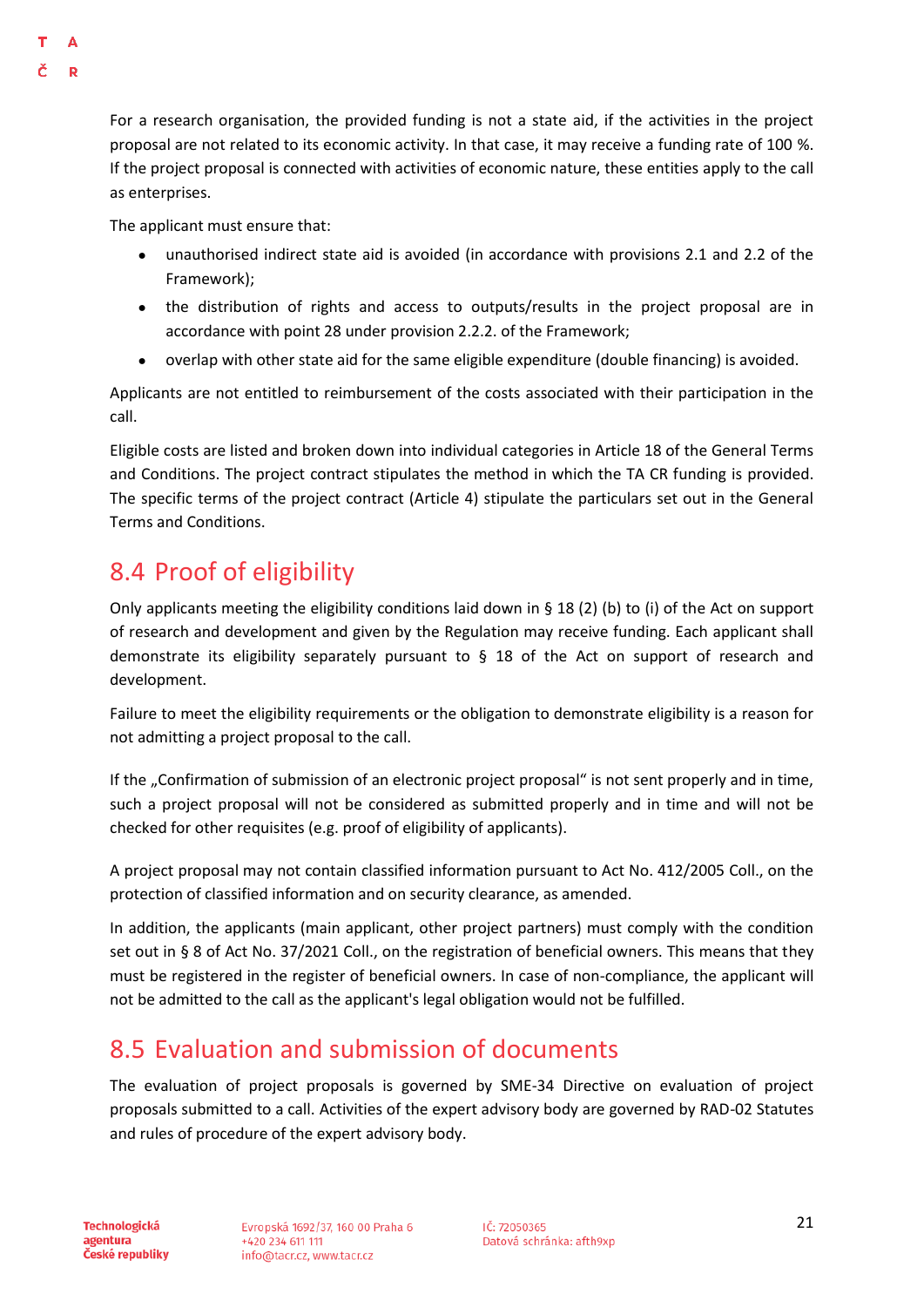D

No information related to particular project proposals or to interim evaluation results shall be provided in the course of the evaluations.

Before signing the project contract, applicants are obliged to demonstrate their continuing eligibility in a manner laid down in § 18 (5) to (7) of the Act on support of research and development, or other facts laid down in the Decision on the results of the call for proposals. In that decision, TA CR will state everything that needs to be documented by the applicants.

## <span id="page-24-0"></span>8.6 Reserved rights of TA CR

In accordance with § 24 of the Act on support of research and development, the provider reserves the right:

- to cancel an announced call and not to support the project proposals submitted under that call, in accordance with SME-10 Directive on the cancellation of a call and/or
- to restrict the number of project proposals to be funded.

The decision to cancel a call or to restrict the number of project proposals to be funded will be based especially on the total amount of funding allocated to TA CR for the support of applied research, experimental development and innovations from the state budget of the Czech Republic.

In justified cases, the provider reserves the right to state in the Decision on the results of the call for proposals additional conditions determined on the basis of facts identified by the provider in the course of the evaluation of the project proposal. Only after those conditions are met, the project contract will be signed with the main beneficiary or, as the case may be, the Decision on the provision of funding to implement the project will be issued in favour of the main beneficiary. In case of doubt, the TA CR may also require the submission of relevant documents (for example, documents proving that the funding granted by the decision of any provider for R&D has not been used due to withdrawal from the contract).

Furthermore, the provider reserves the right not to conclude a project contract with the main applicant in cases where the applicants in the project proposal (main applicant, other project partners) include a company in which a public official pursuant to  $\S 2$  (1) (c) or a person controlled by him/her owns a share representing at least 25 % of the shareholder's participation in the company (§ 4c of Act No. 159/2006 Coll., on conflict of interest).

In accordance with § 17 (3) of the Act on the support of research and development, the provider sets the condition that no beneficial owner of an applicant (main applicant, other project partner) within the meaning of Act No. 37/2021 Coll., on the registration of beneficial owners, may be a public official pursuant to § 2 (1) (c) of Act No. 159/2006 Coll, on conflict of interest, or that no such beneficial owner may be listed among the persons subject to sanctions applicable under Act No. 69/2006 Coll., on the implementation of international sanctions.

If an applicant does not have a beneficial owner, the sections concerned are not relevant for that applicant.

In accordance with § 32 of the Act on support of research and development, TA CR will publish the project's details through the R&D Information System. After signing the project contract, the provider reserves the right to publish the information published through the RDI IS, and to keep it

**Technologická** agentura České republiky Evropská 1692/37, 160 00 Praha 6 +420 234 611 111 info@tacr.cz, www.tacr.cz